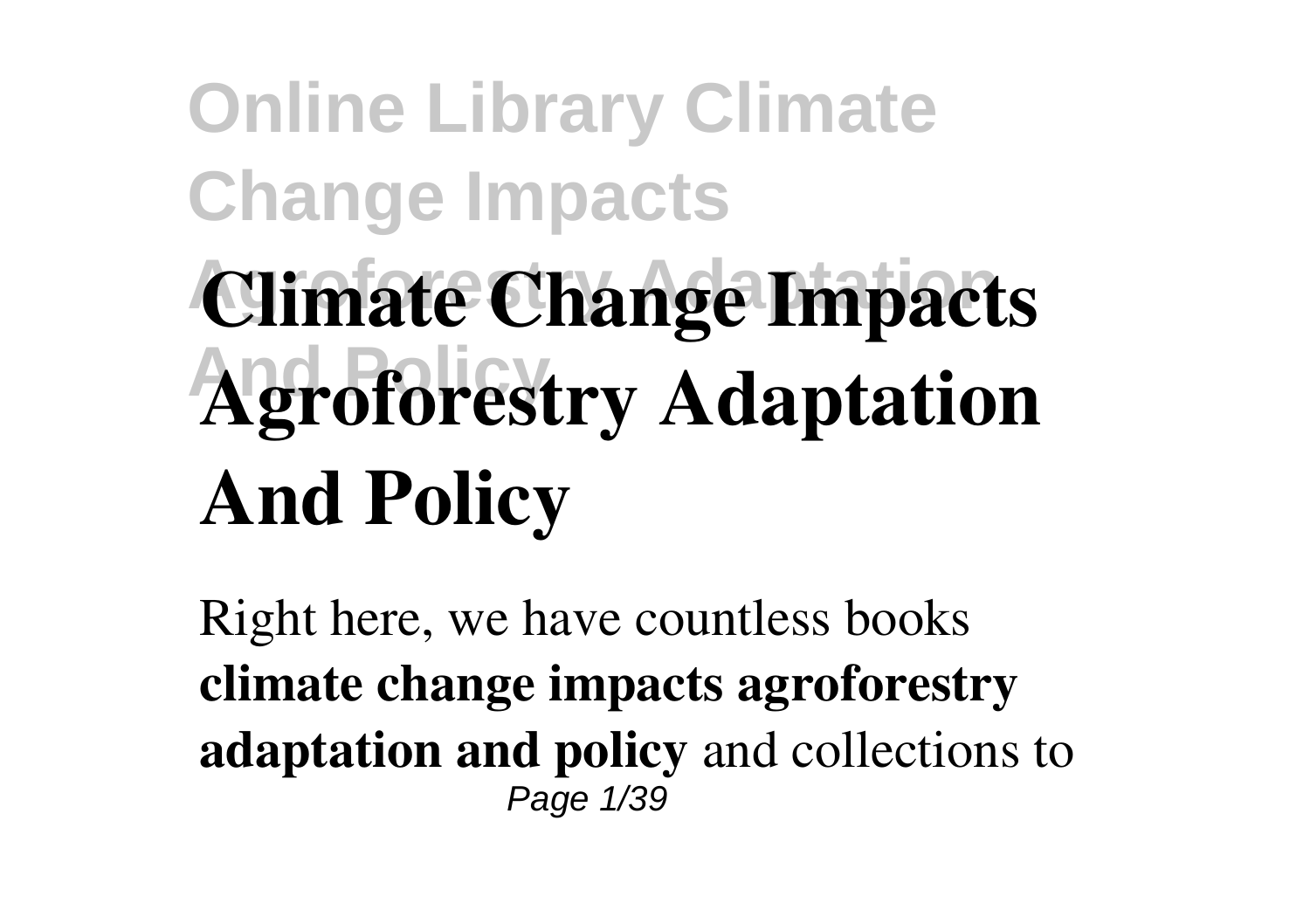check out. We additionally offer variant types and as well as type of the books to browse. The conventional book, fiction, history, novel, scientific research, as capably as various further sorts of books are readily easy to get to here.

As this climate change impacts Page 2/39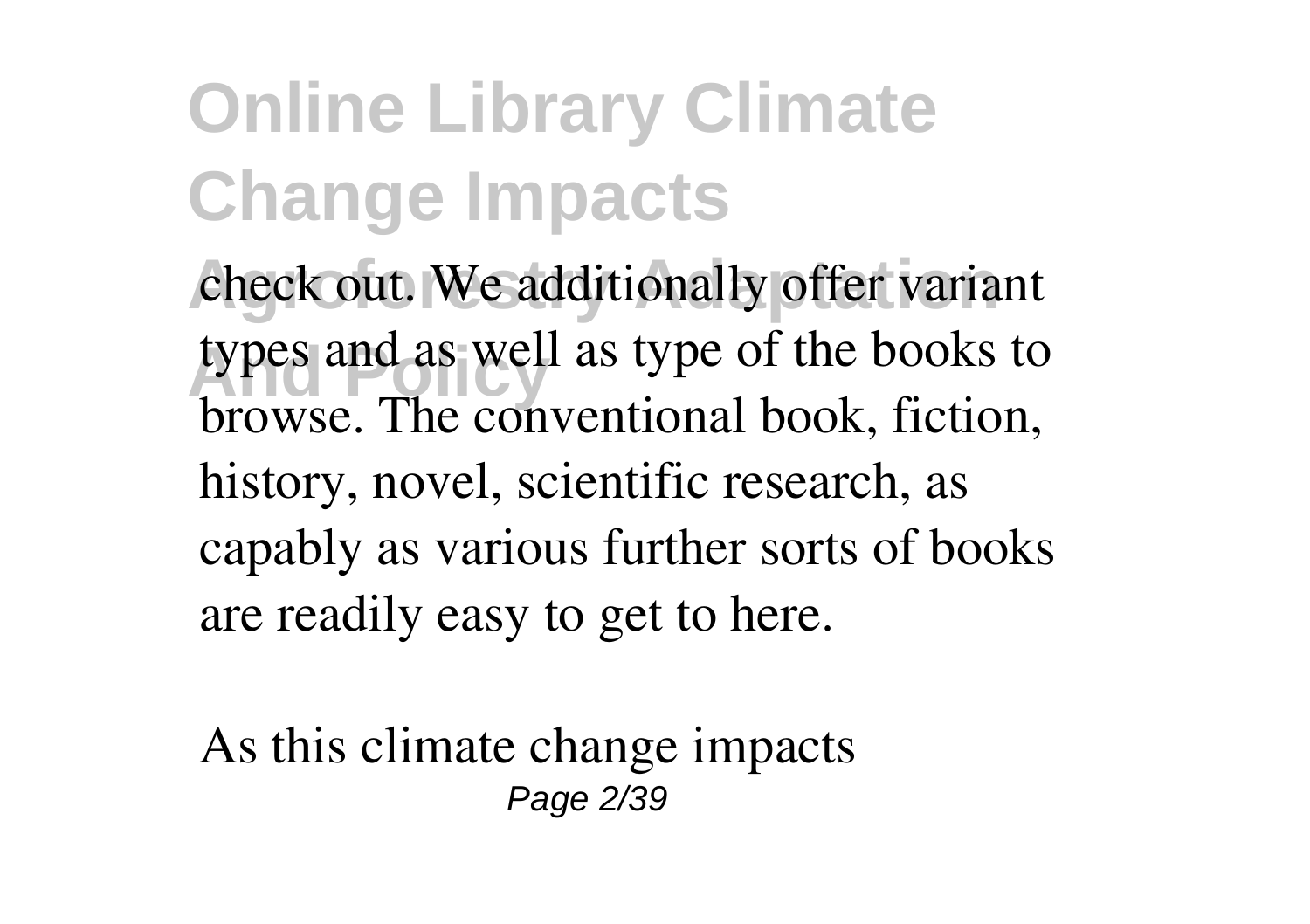**Agroforestry Adaptation** agroforestry adaptation and policy, it ends happening visceral one of the favored book climate change impacts agroforestry adaptation and policy collections that we have. This is why you remain in the best website to see the unbelievable books to have.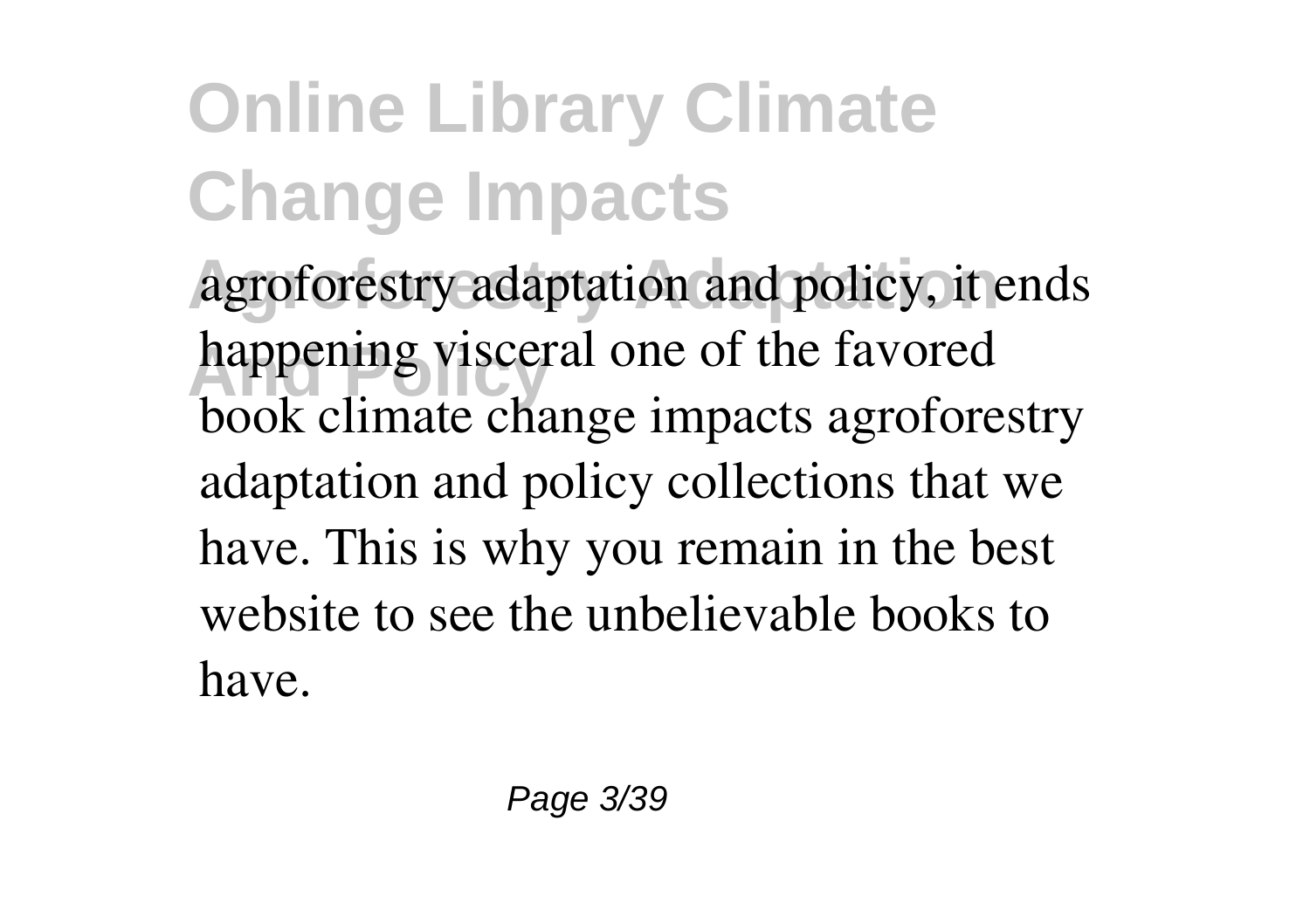**Agroforestry for Climate Change** on *Adaptation* 

Climate change: Impacts, mitigation \u0026 adaptationThe role of Agroforestry in Adaptation and Mitigation to Climate Change New book improves knowledge of climate change impacts on Pacific crops, livestock \u0026 forests Climate Change Page 4/39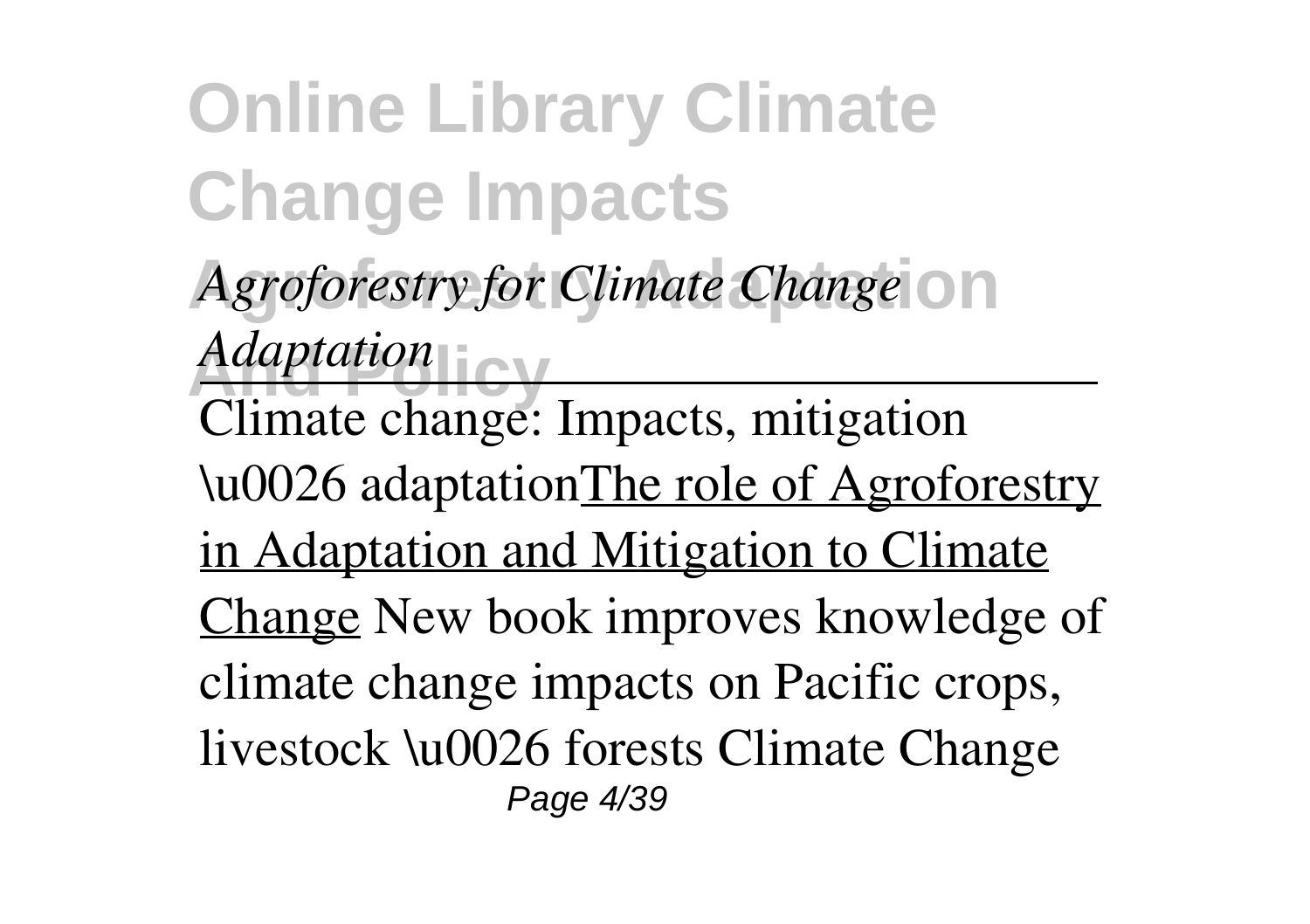Adaptation: it's time for decisions now | GIZ 9.1 Introduction to Climate Change *Adaptation* Climate Change: Impacts, Adaptation, and Vulnerability Climate change: the trouble with trees | The Economist *Mapping climate change impacts on biodiversity* Climate Change Book Recommendations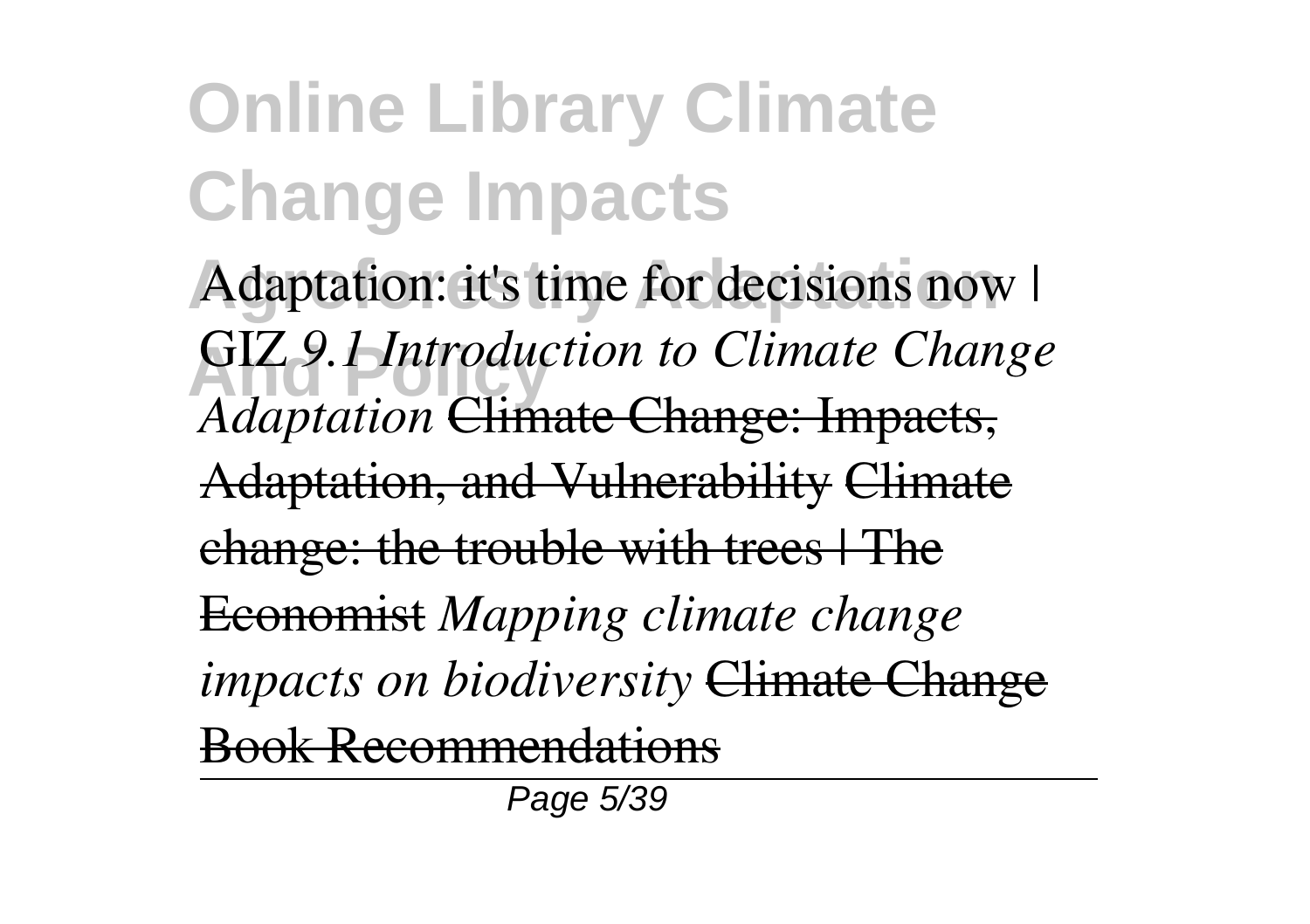**Online Library Climate Change Impacts** Adapting to a changing climate **to a** Adapting to climate change in Eastern and Southern Africa What's REALLY Warming the Earth? *Understanding Climate-Smart Agriculture 3a.Climate Change Vulnerability Assessment Methodology* **7.1 Introduction to Climate Change Impacts, Vulnerability, and** Page 6/39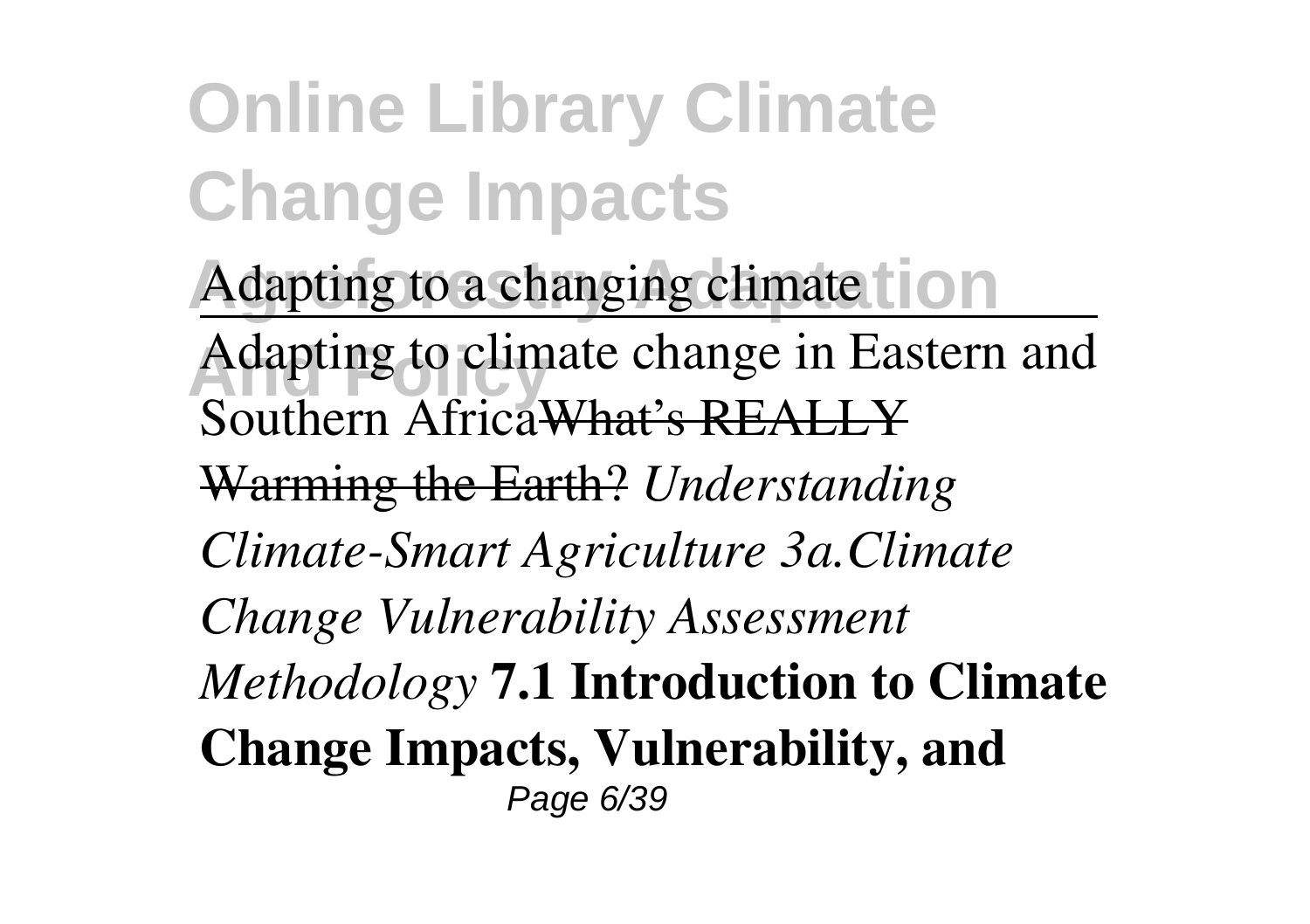**Agroforestry Adaptation Resilience** *Climate Change Animation* **And Policy** *Shows Devastating Effects* How does climate change affect agriculture? Smart climate change adaptation in practice Center for Climate Change Impacts and Adaptations *Agroforestry and Climate Change Adaptation Adaptation to Climate Change* Adaptation to Climate Change: Page 7/39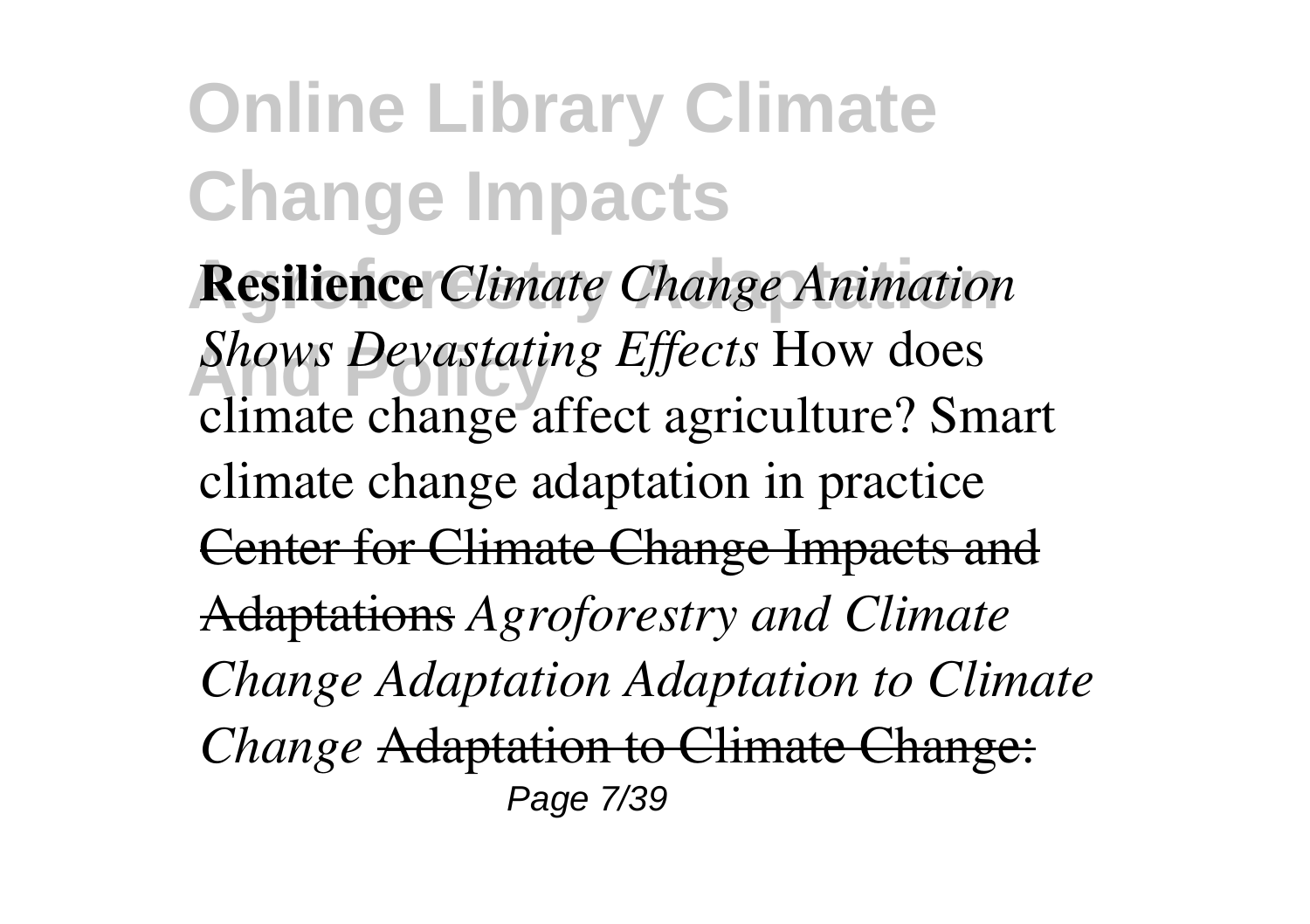What Do the Data Say? Adapting to **And Policy Climate change in Eastern and Southern** Africa Climate change and agriculture in Central America and the Andean region Climate Change \u0026 Silvopasture (Part 2 w/ Eric Tonesmeier) *Incorporating Climate Adaptation into Natural Hazards Mitigation Planning* Climate Change Page 8/39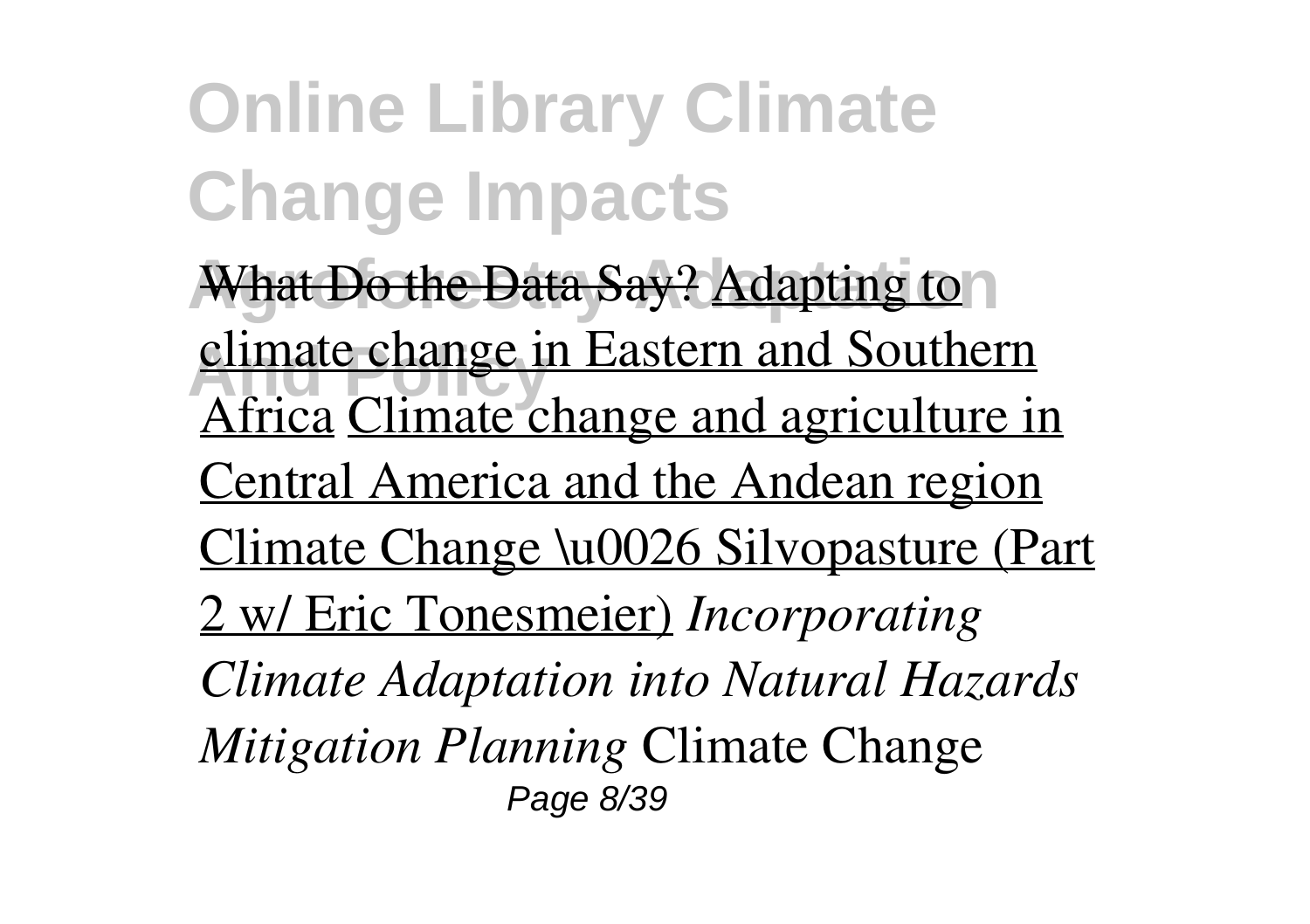**Agroforestry Adaptation** Impacts Agroforestry Adaptation The adaptation of agroforestry impacts climate change by increasing the tree cover outside forests, enhancing forest carbon stocks, conserving biodiversity, reducing risks and damage intensity, maintaining health and vitality, and scaling up multiple benefits. Page 9/39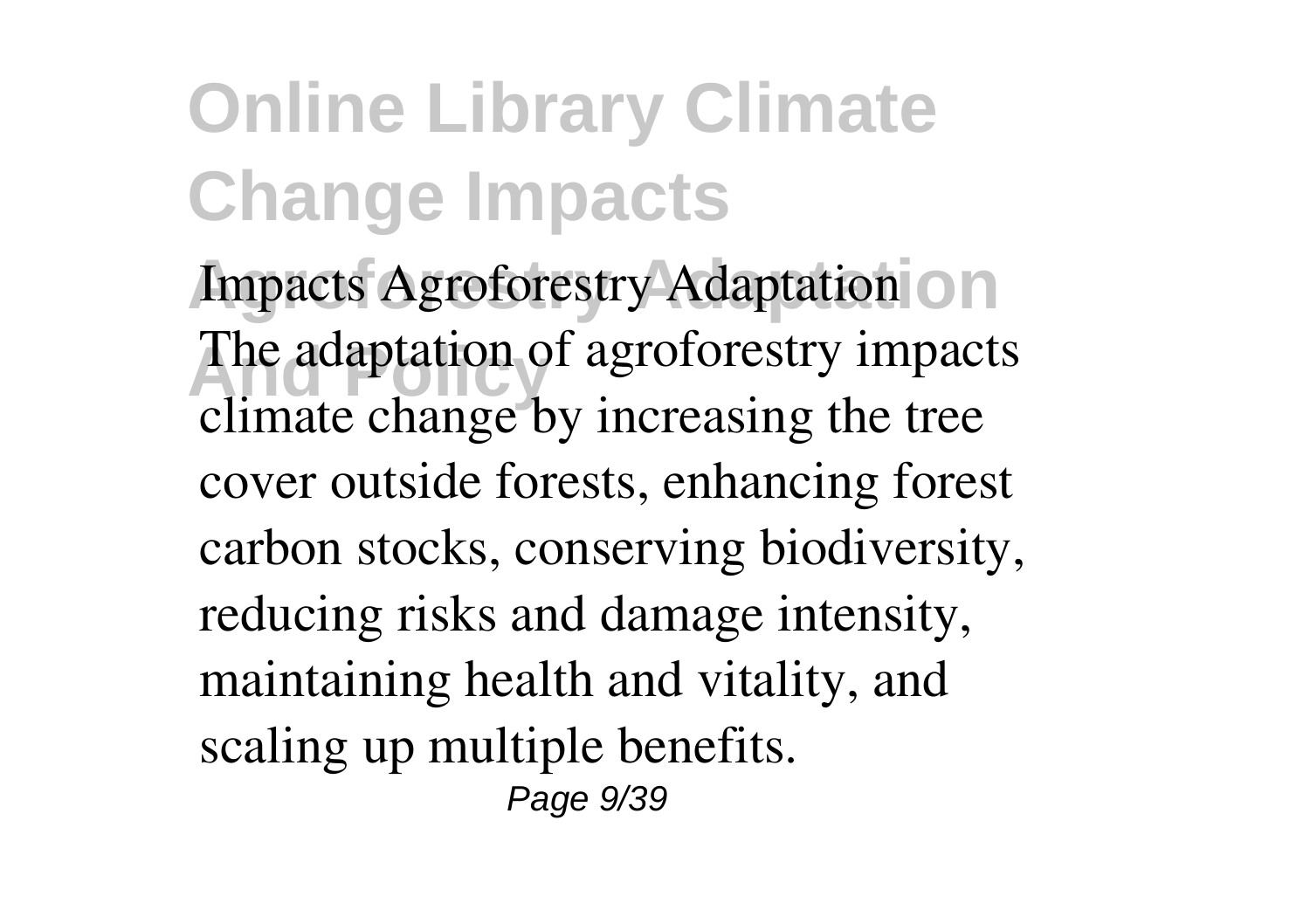**Online Library Climate Change Impacts Agroforestry Adaptation Climate Change Impacts, Agroforestry** Adaptation and Policy ...

Adaptation by Agroforestry. Agroforestry can add a high level of diversity within agricultural lands and, with it, an increased capacity for supporting numerous ecological and production services that Page 10/39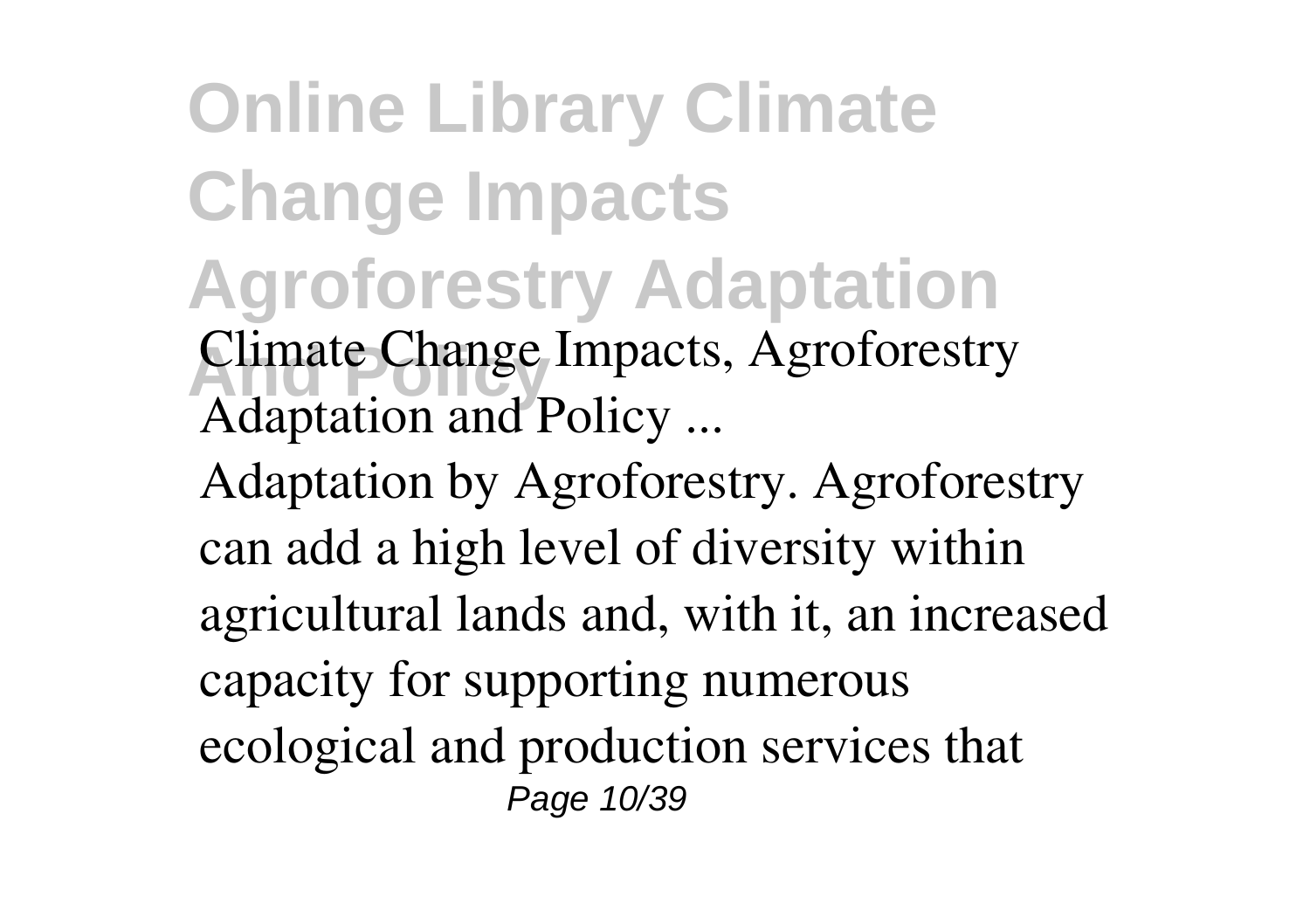impart resiliency to climate change (CC) impacts (see figure below) (Verchot et al. 2007). From a landowner's perspective, the most valued services would be those that can dampen the negative effects of CC and weather extremes while augmenting the positive benefits provided by tree-based systems. Page 11/39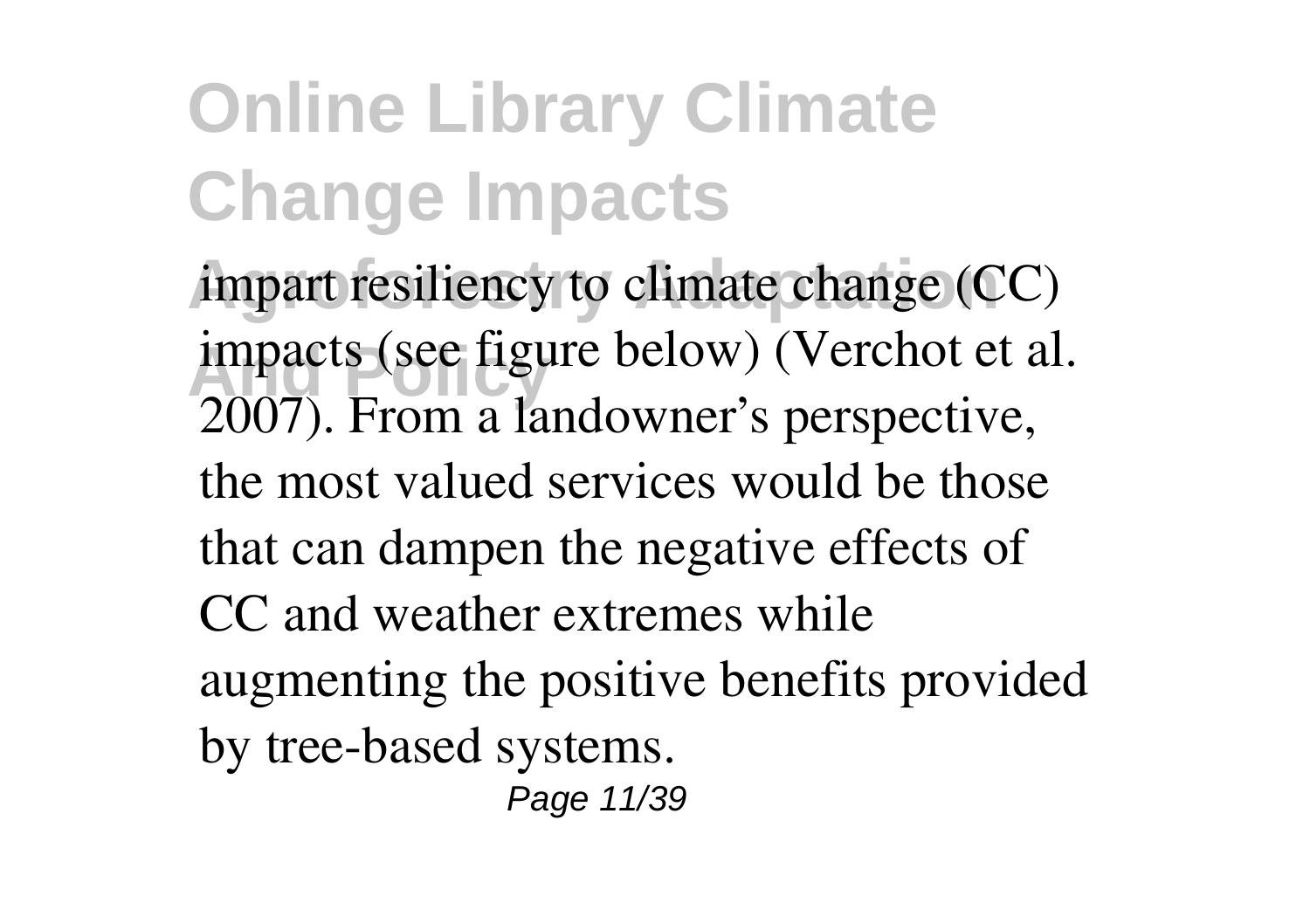**Online Library Climate Change Impacts Agroforestry Adaptation** Agroforestry.org - Overstory #255 -Climate Change Adaptation Agroforestry contributes to climate change mitigation in three ways. (1) Sequestering carbon in biomass and soils, (2) reducing greenhouse gas emissions, and (3) avoiding emissions through reduced fossil Page 12/39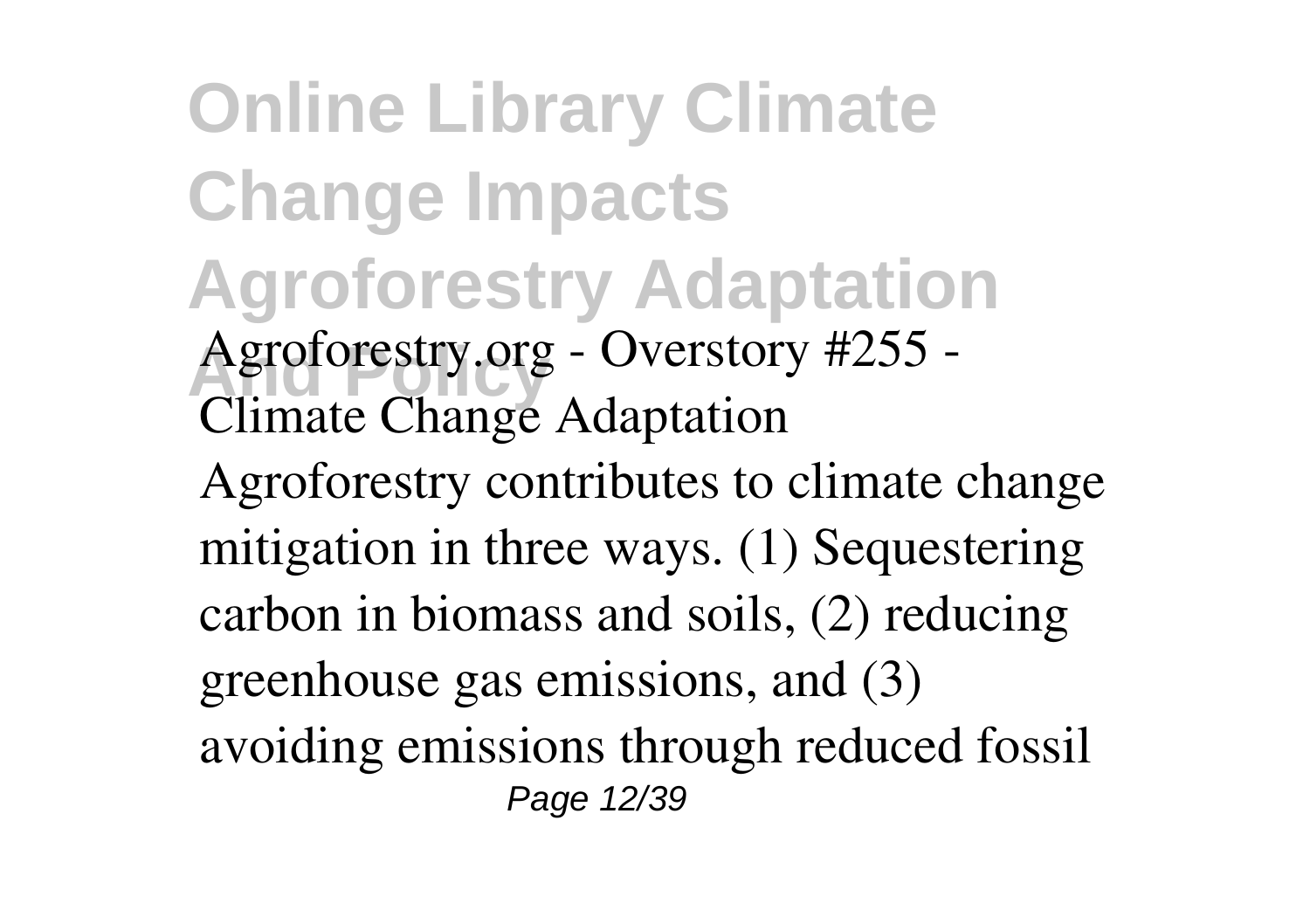fuel and energy usage on farms. For a windbreak (Figure 1), the growing trees store carbon directly in their biomass and in the soil.

How can agroforestry support climate change mitigation in ... Climate change activity\* Major climate Page 13/39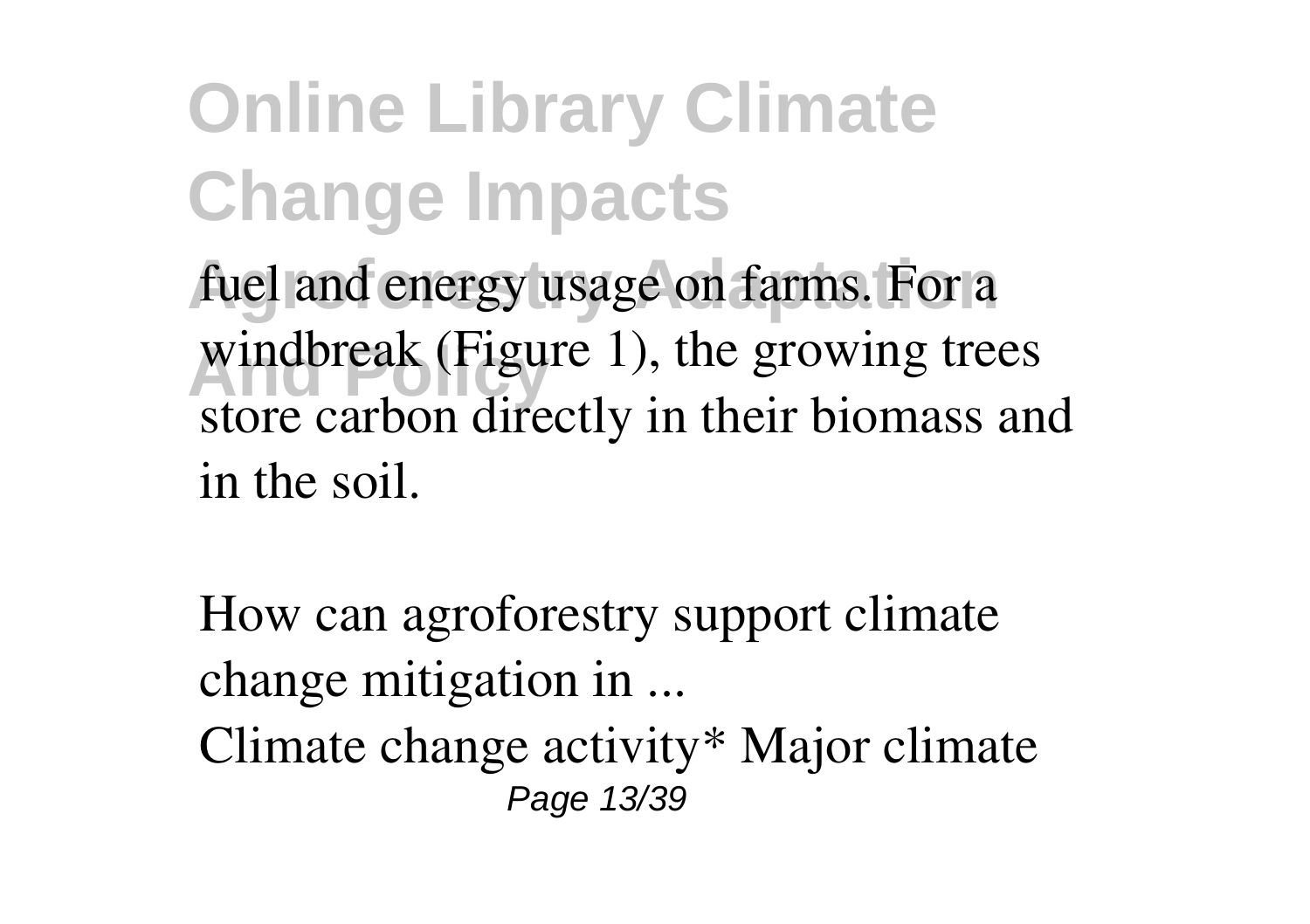change functions Agroforestry functions that support climate change mitigation and adaptation Mitigation Activities that reduce GHGs in the Sequester carbon Accumulate C in woody biomass atmosphere or enhance the storage Accumulate C in soil of GHGs stored in ecosystems Reduce GHG emissions Page 14/39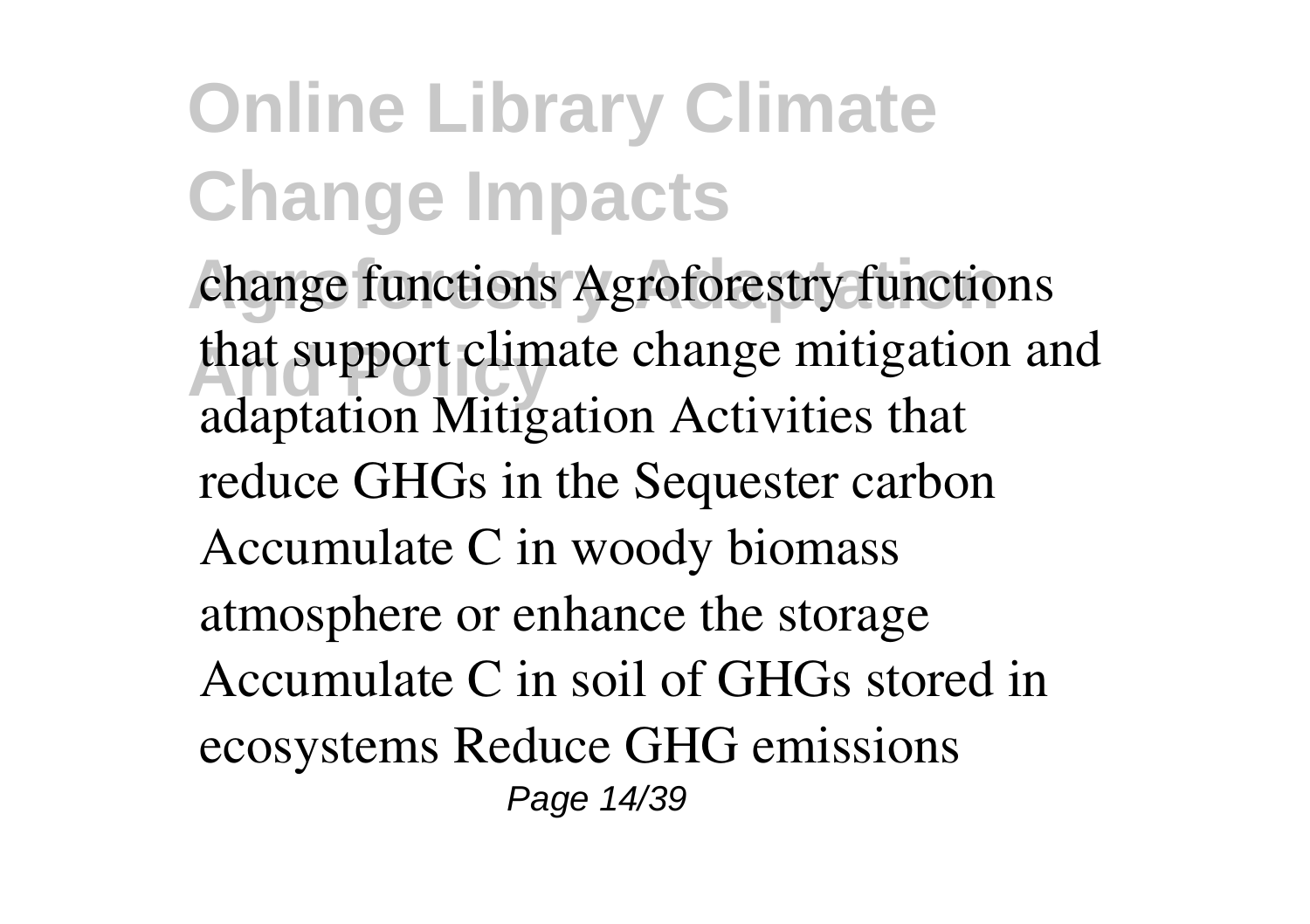Reduce fossil fuel consumption: Reduce equipment runs in areas with trees Reduce farmstead heating and cooling Reduce CO

Branching out: Agroforestry as a climate change mitigation ...

Agroforestry can boost synergy between adapation to and mitigation of climate Page 15/39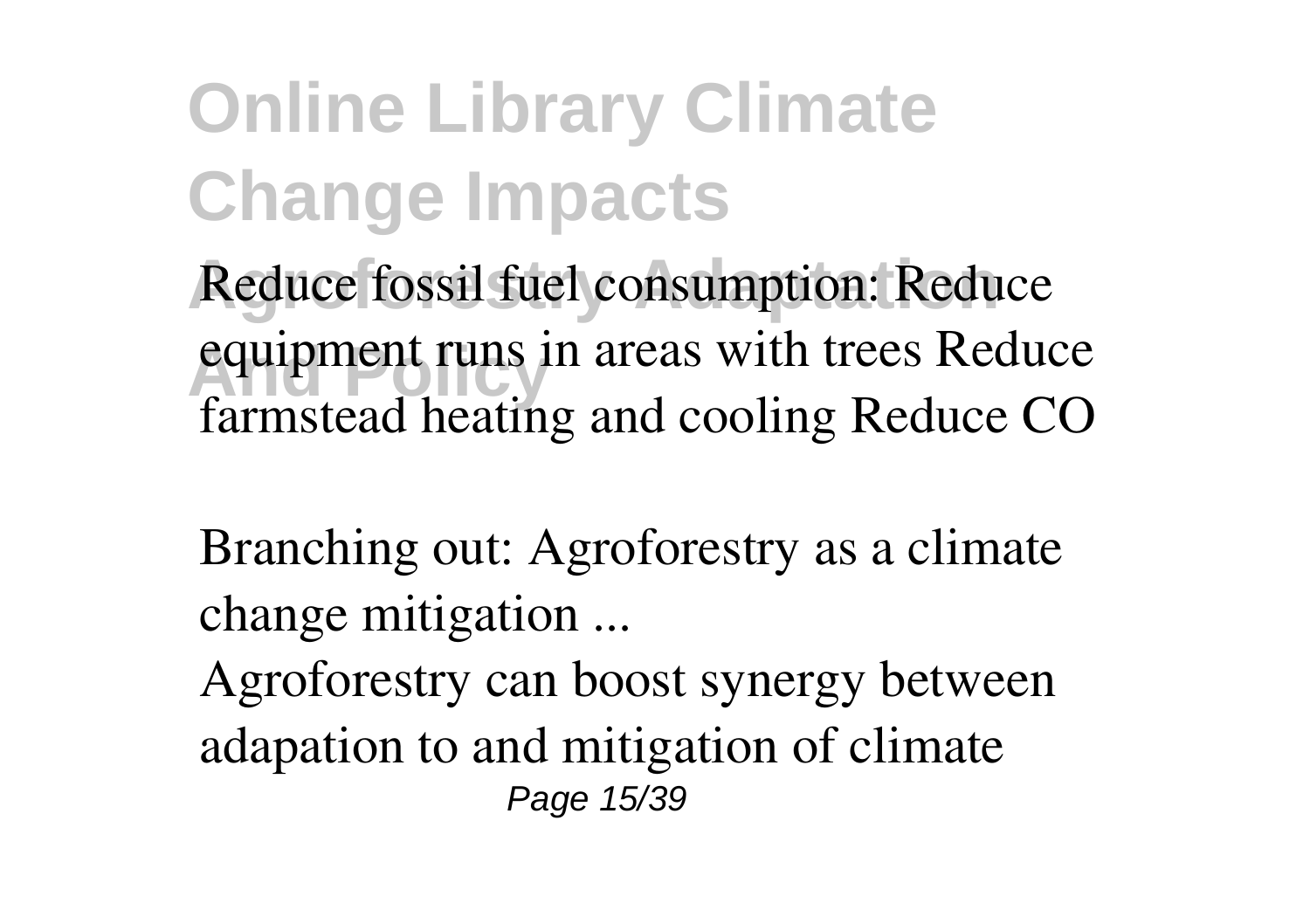change •Mitigationof climate change mainly takes the form of carbon sequestration, e.g. biomass, either above or below ground •Adaptationto climate change is very much a function of soil organic matter content and diversified, multispecies cropping technologies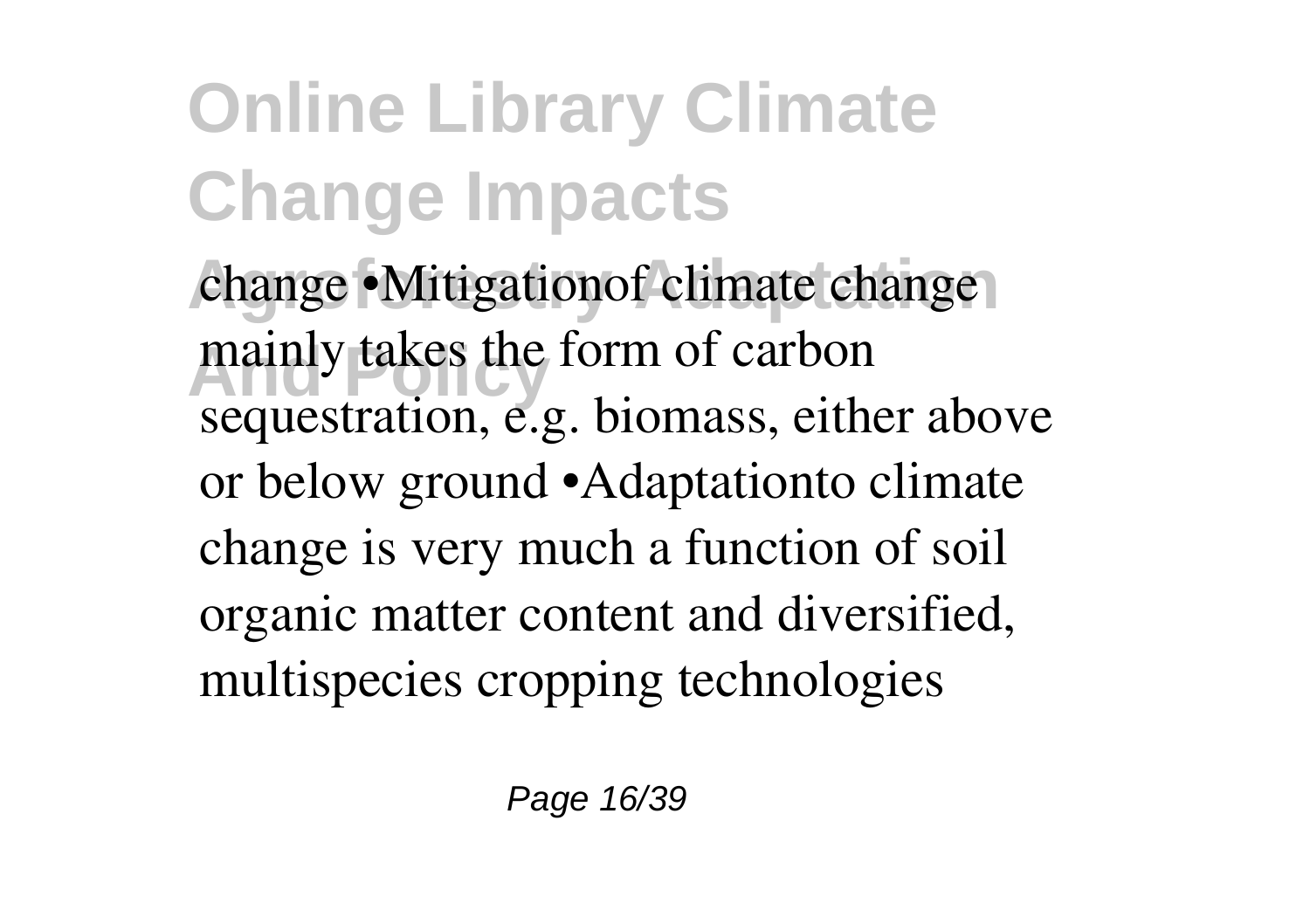- Agroforestry and climate change Food **And Policy** and Agriculture ...
- Agroforestry is addressing the issue of ecologically sound and economically appealing strategies of adaptation and mitigation of climate change, being an intensive, integrated, intentional and...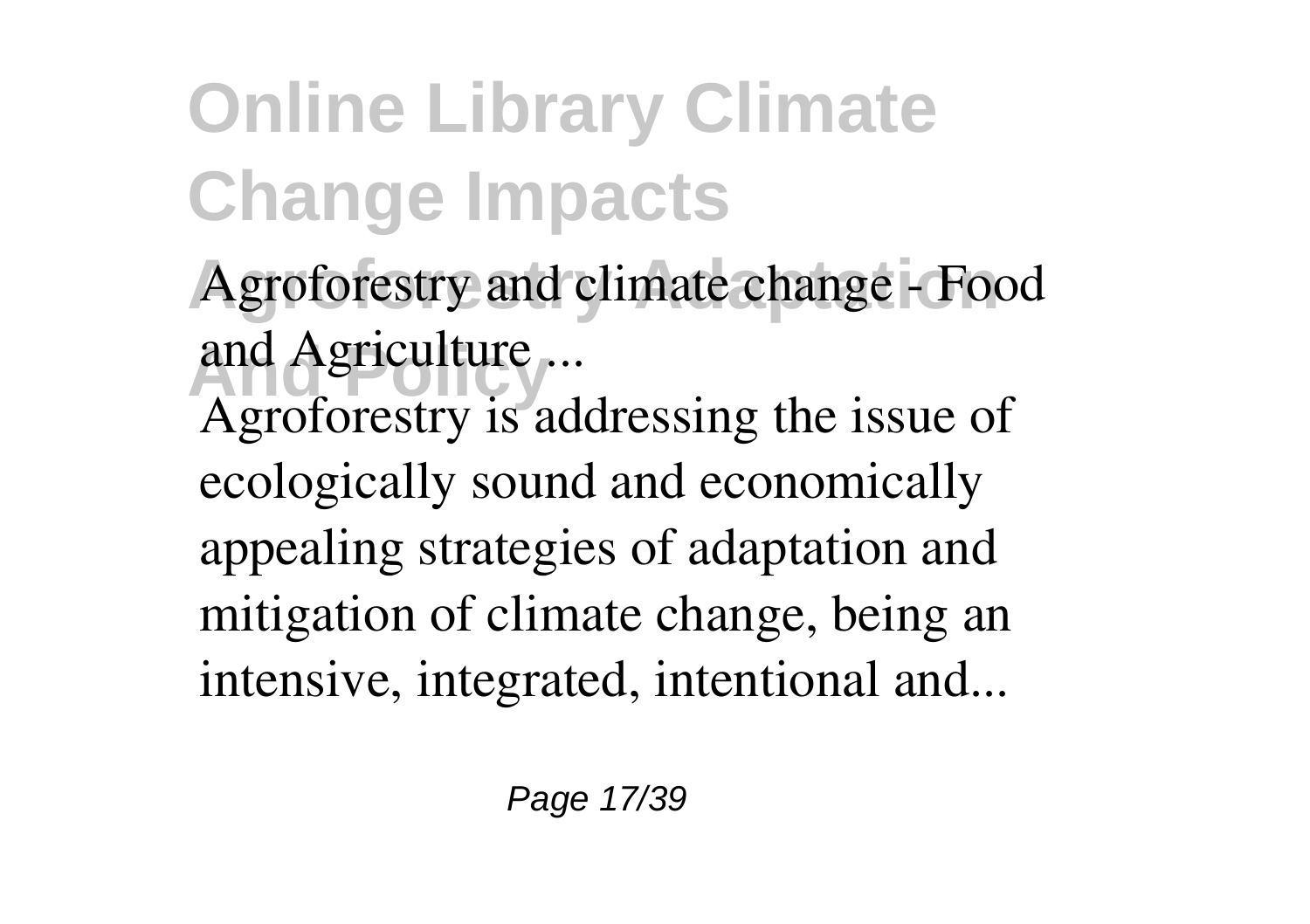Agroforestry for Adaptation and  $\overline{\circ}$  n Mitigation of Climate Change Agroforestry not only helps in climate change mitigation but also climate change adaptation. It is an established fact that despite our present effort at climate changes mitigation (GHG reduction),...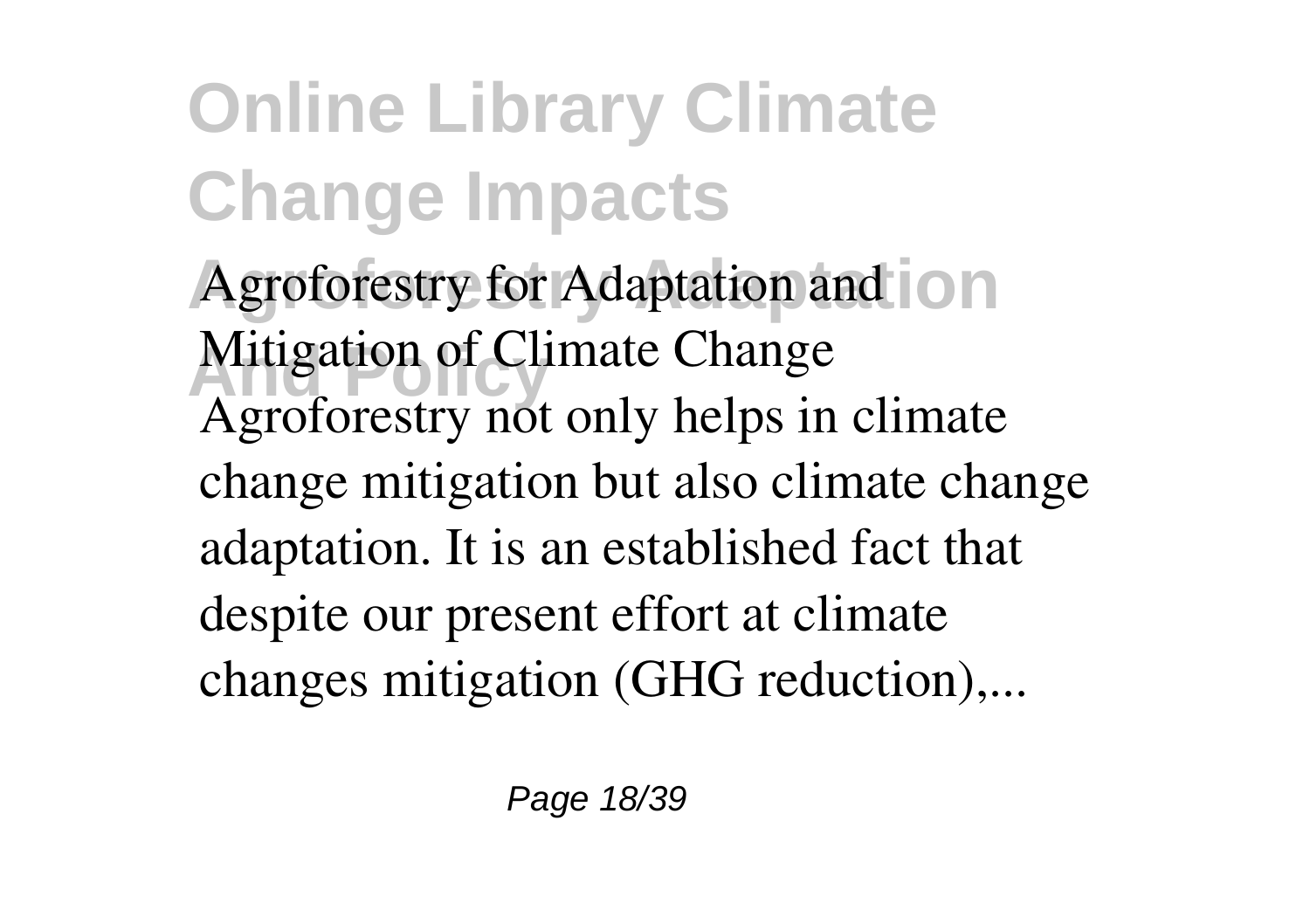- (PDF) ROLE OF AGROFORESTRY IN **CLIMATE CHANGE MITIGATION**
- As climate change impacts forests, adaptation measures are needed to reduce negative impacts and maintain ecosystem functions and its biodiversity. Also forest ecosystems contribute to adaptation...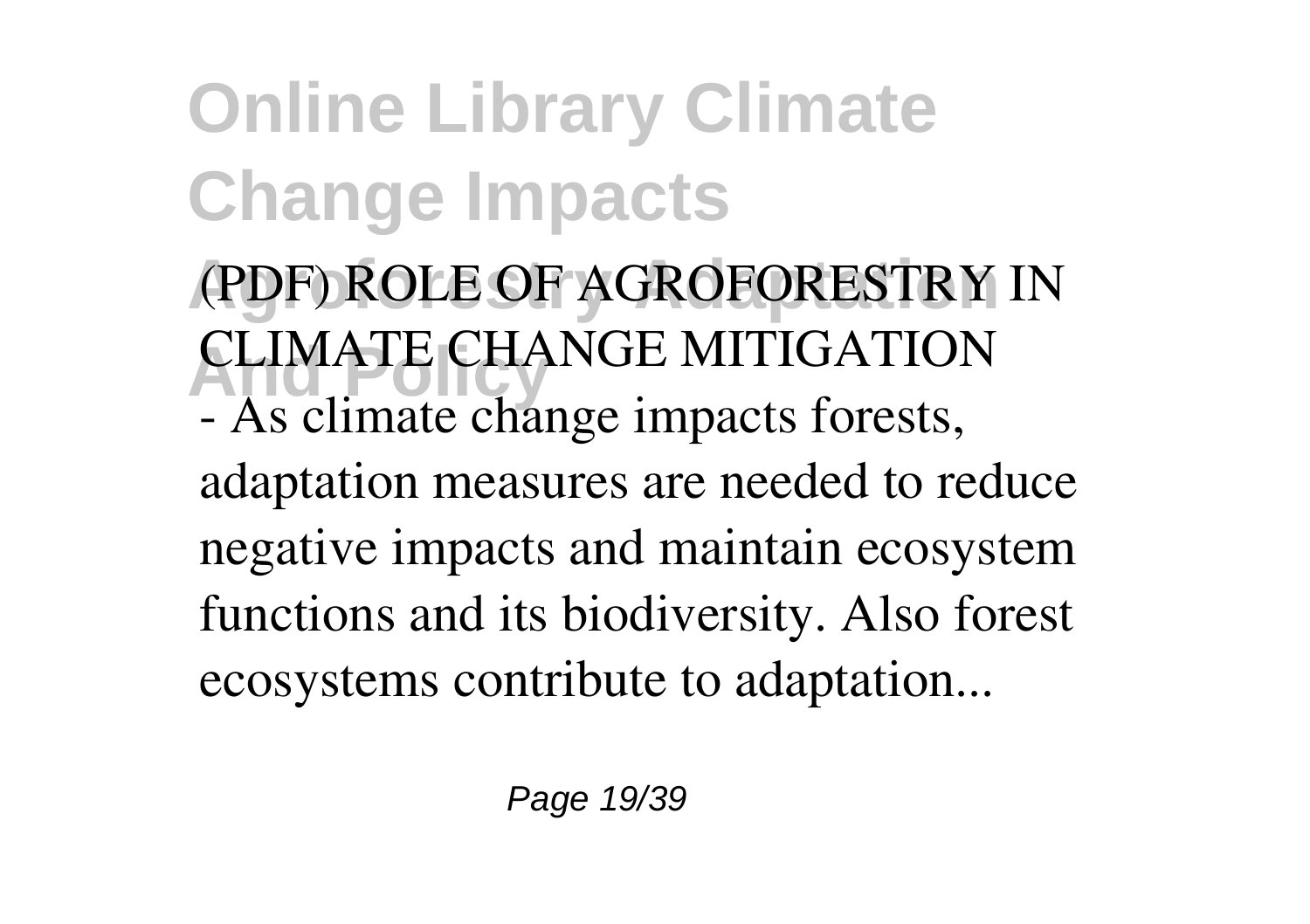**Online Library Climate Change Impacts** Addressing forestry and agroforestry in National **plicy** 

The effects of climate change on agroforestry systems are not fully understood despite many efforts in modeling climate analogs and future climate impacts [ 66 ]. This raises questions on which trees and management Page 20/39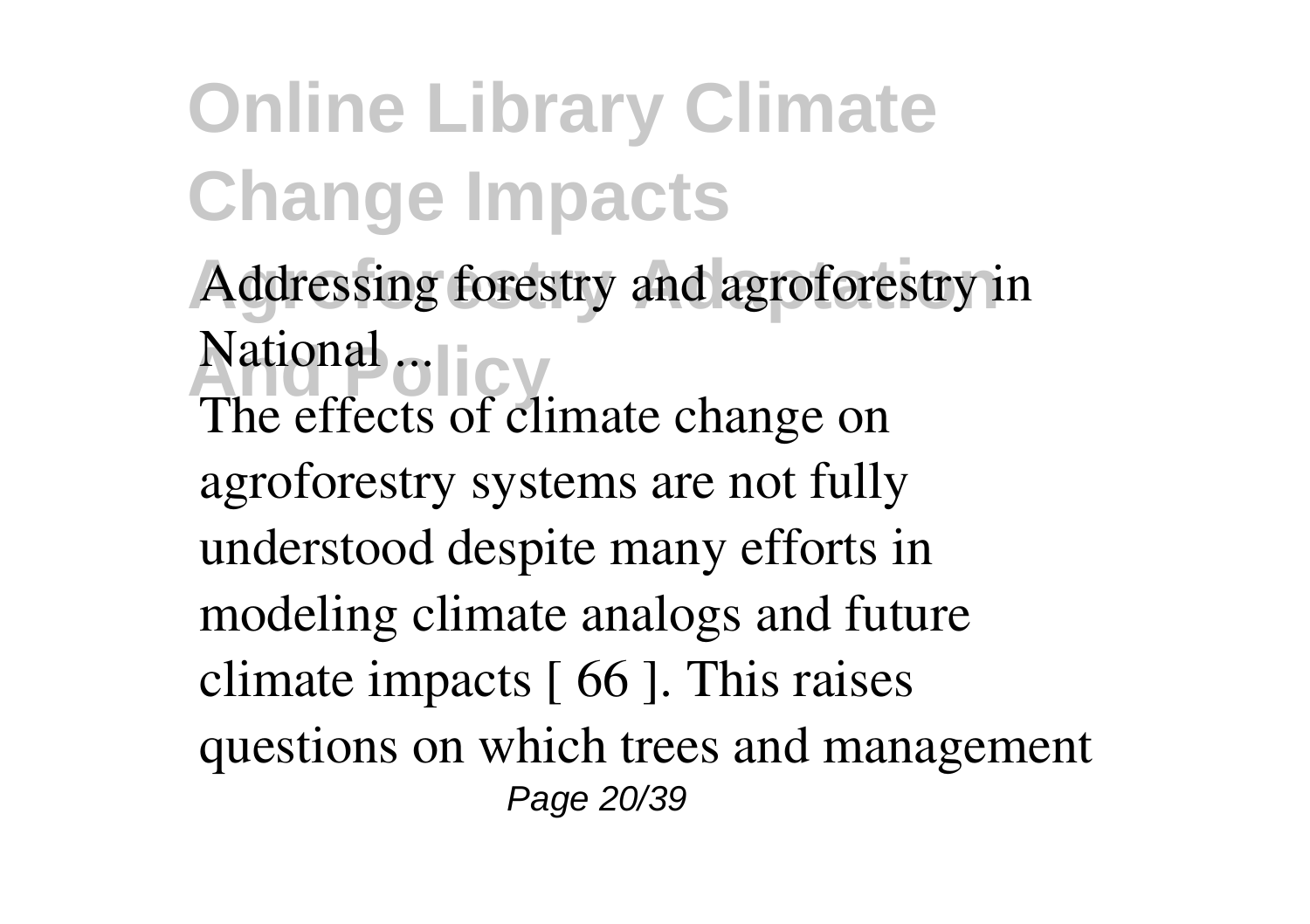options will be suitable in future climates and how to best minimize negative climate change impacts on farming systems [ 15 • ].

Achieving mitigation and adaptation to climate change ...

The effects of climate change imply that Page 21/39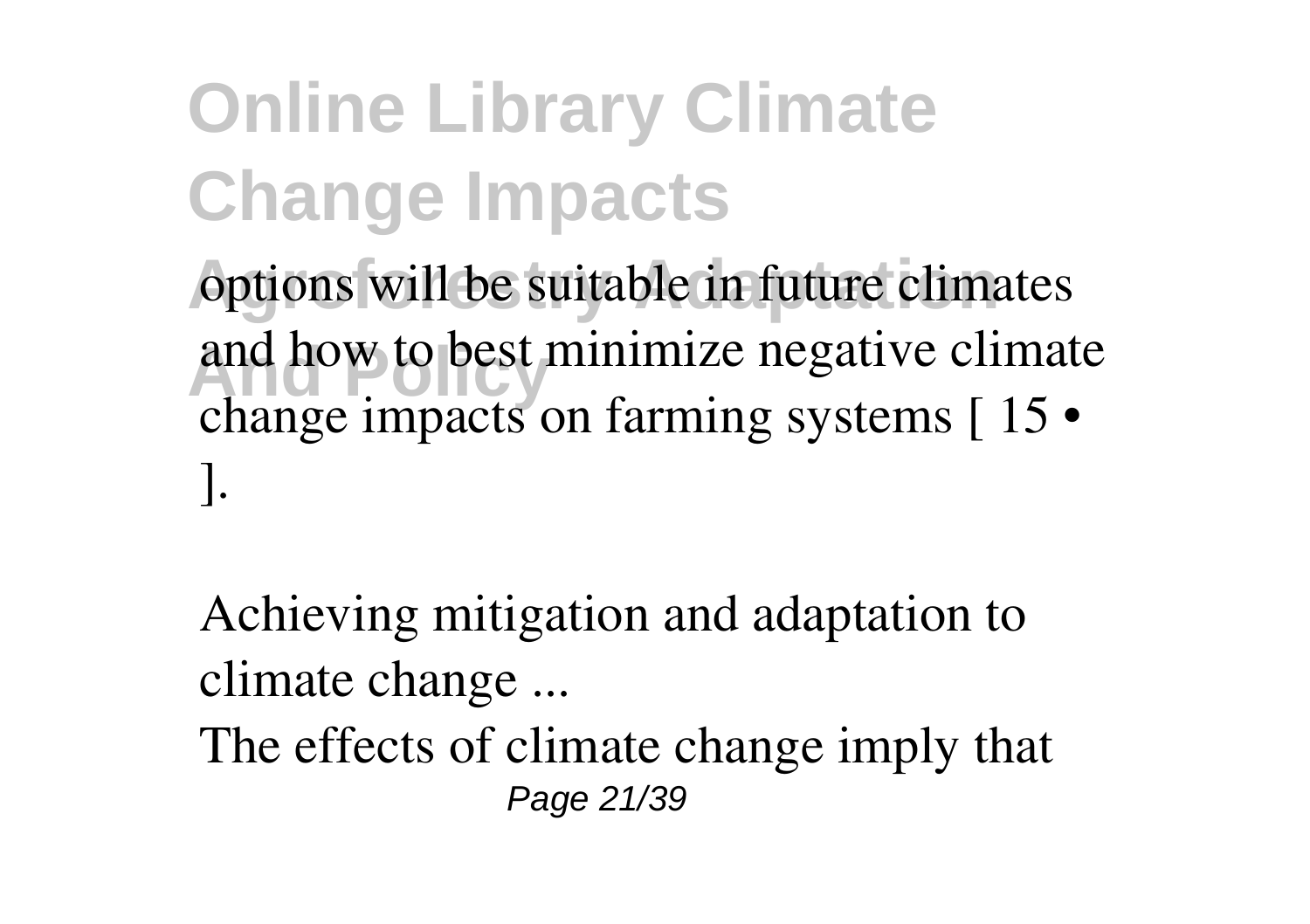the local climate variability that people have previously experienced and have adapted to is changing and changing at relatively great speed. 2.1 THE NEED FOR ADAPTATION The major impacts and threats of global warming are widespread (Figure II-1).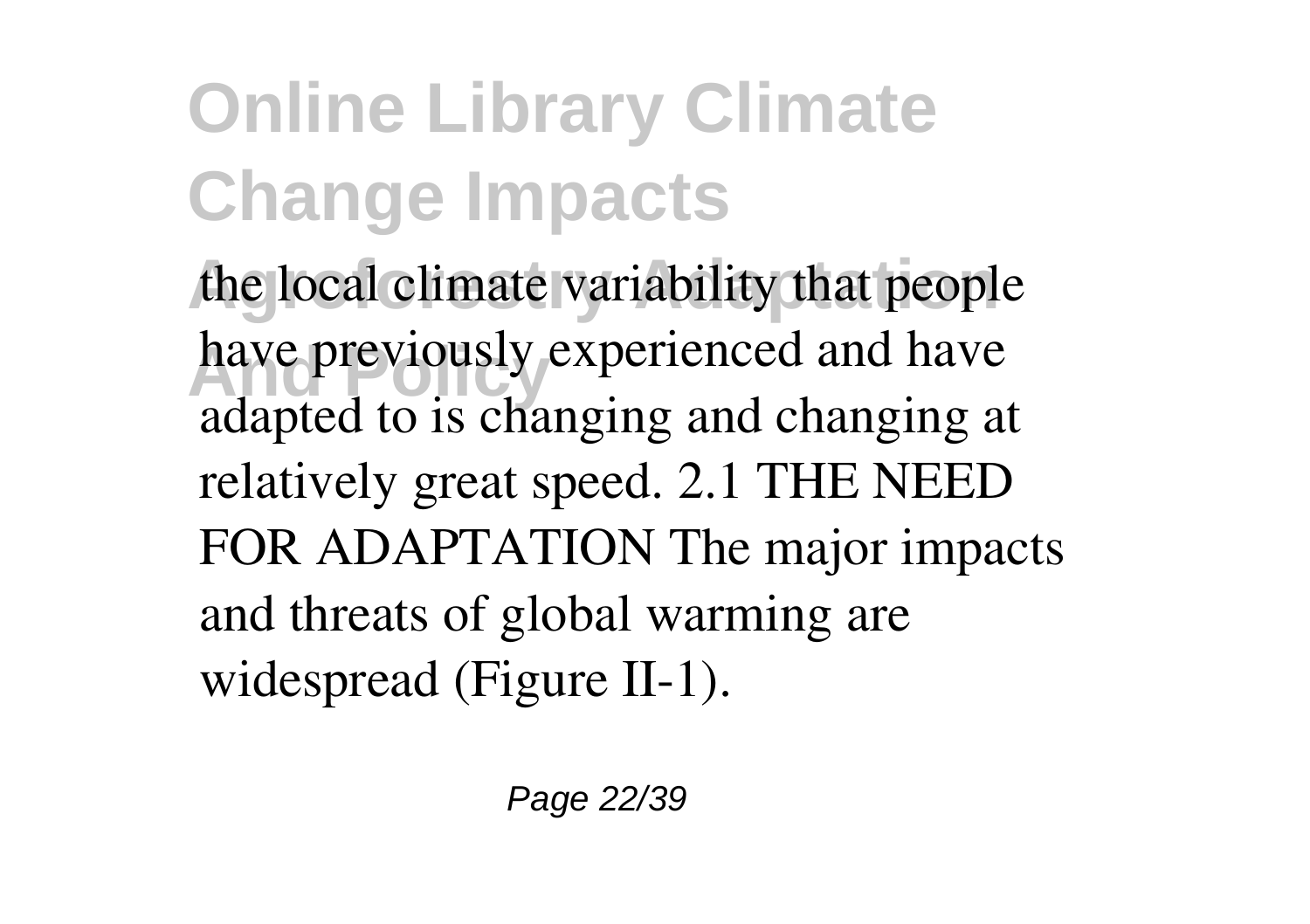**CLIMATE CHANGE: IMPACTS, n VULNERABILITIES AND** ADAPTATION IN ...

While agroforestry may play a significant role in mitigating the atmospheric accumulation of greenhouse gases (GHG), it also has a role to play in helping smallholder farmers adapt to climate Page 23/39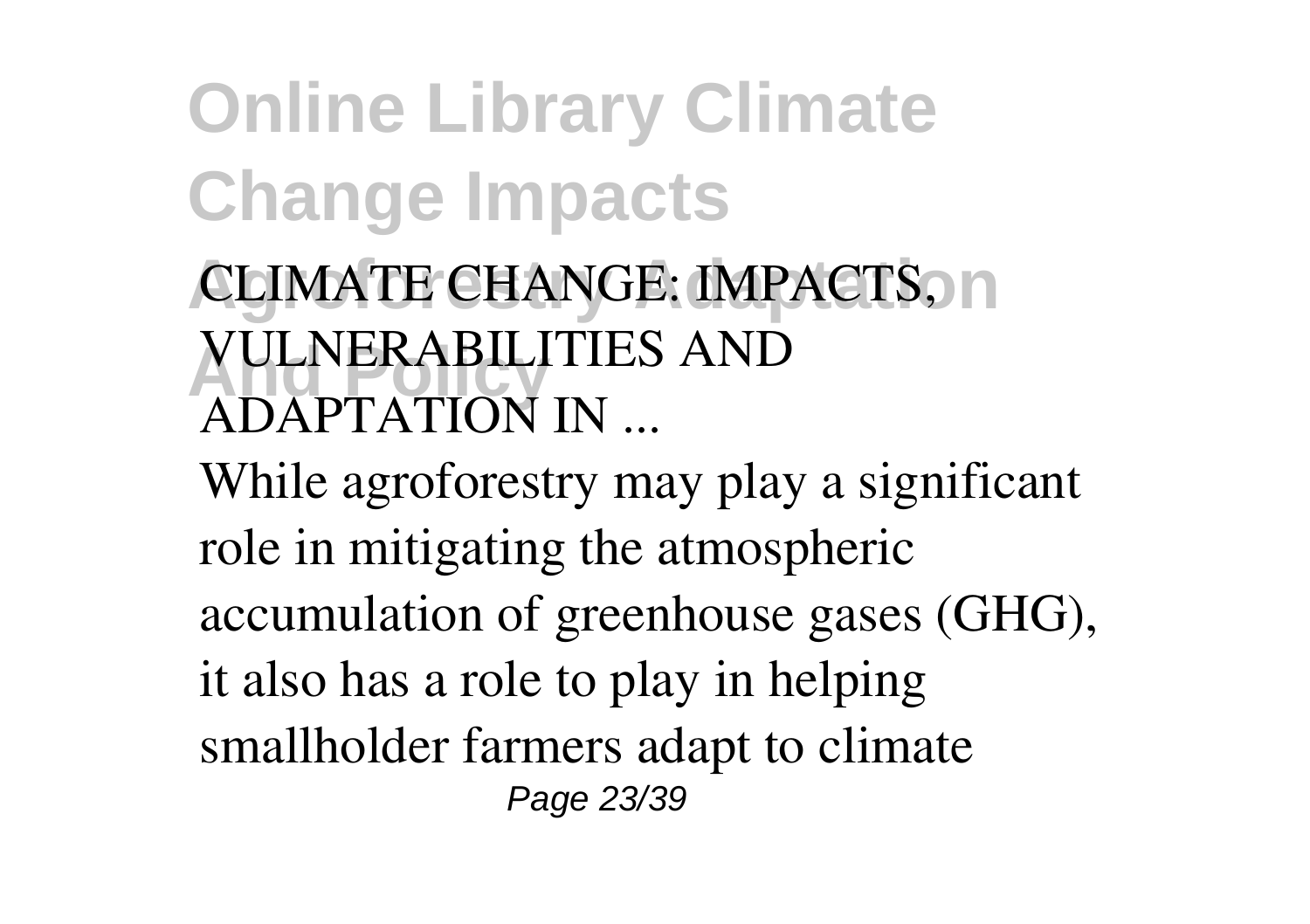**Online Library Climate Change Impacts** change. In this paper, we examine data on the mitigation potential of agroforestry in the humid and sub-humid tropics.

Climate change: linking adaptation and mitigation through ...

Agroforestry and Smallholder Farmers: Climate Change Adaptation through Page 24/39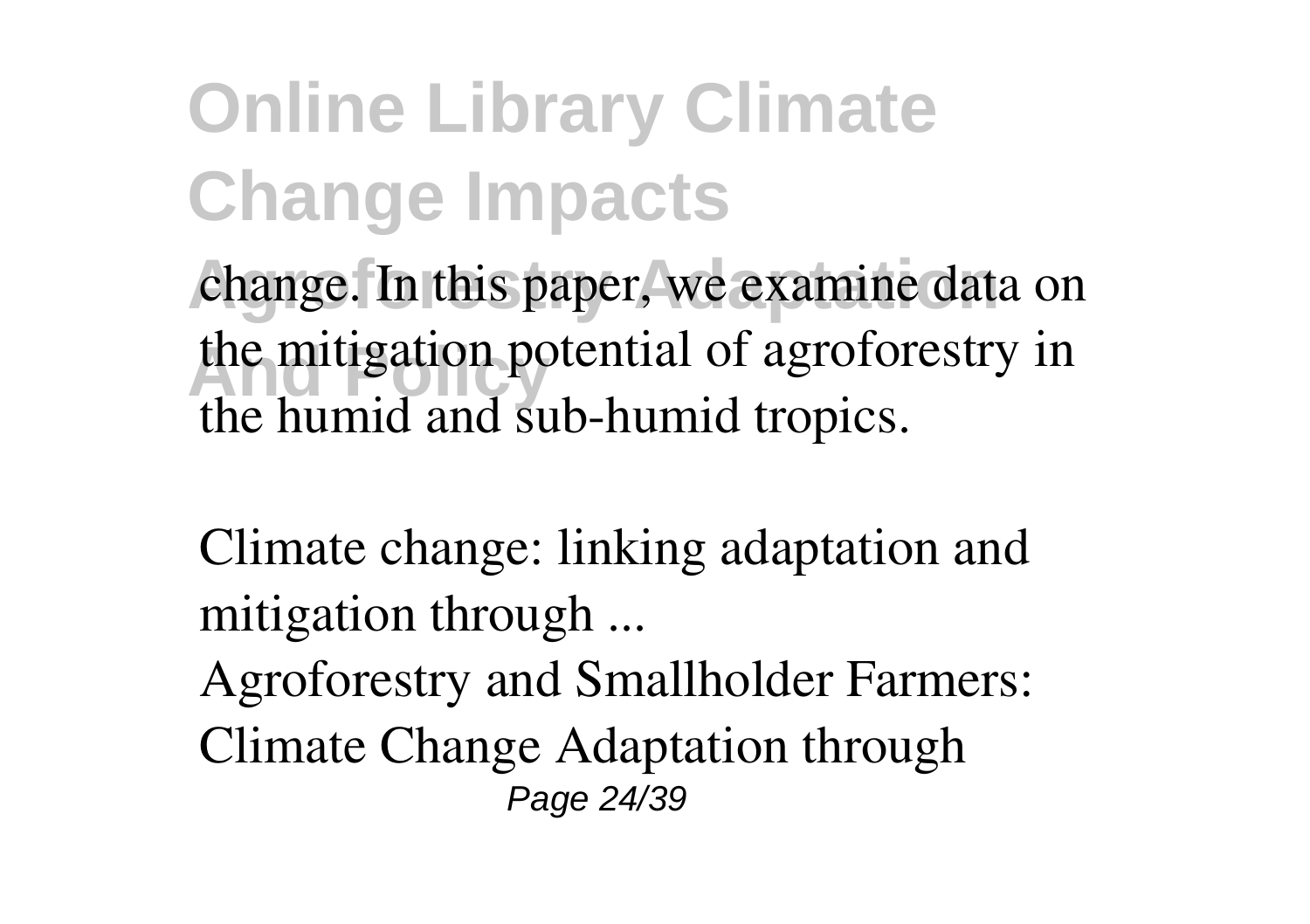**Sustainable Land Use Colin McCabe SIT** Graduate Institute Follow this and additional works at:https://digitalcollection s.sit.edu/capstones Part of theAgricultural and Resource Economics Commons,Family, Life Course, and Society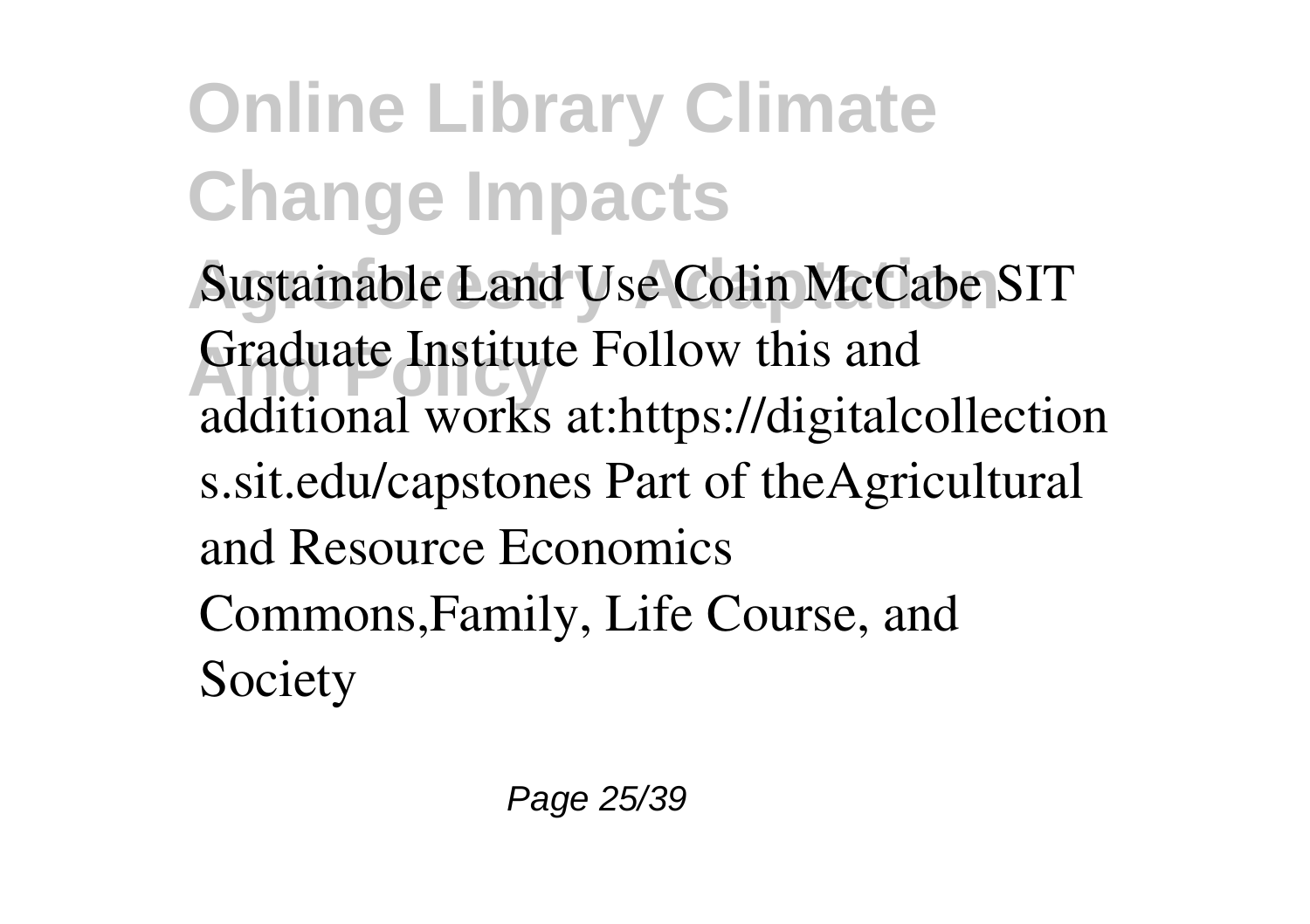- Agroforestry and Smallholder Farmers: Climate Change ...
- Adaptation adapting to life in a changing climate – involves adjusting to actual or expected future climate. The goal is to reduce our vulnerability to the harmful effects of climate change (like sea-level encroachment, more intense extreme Page 26/39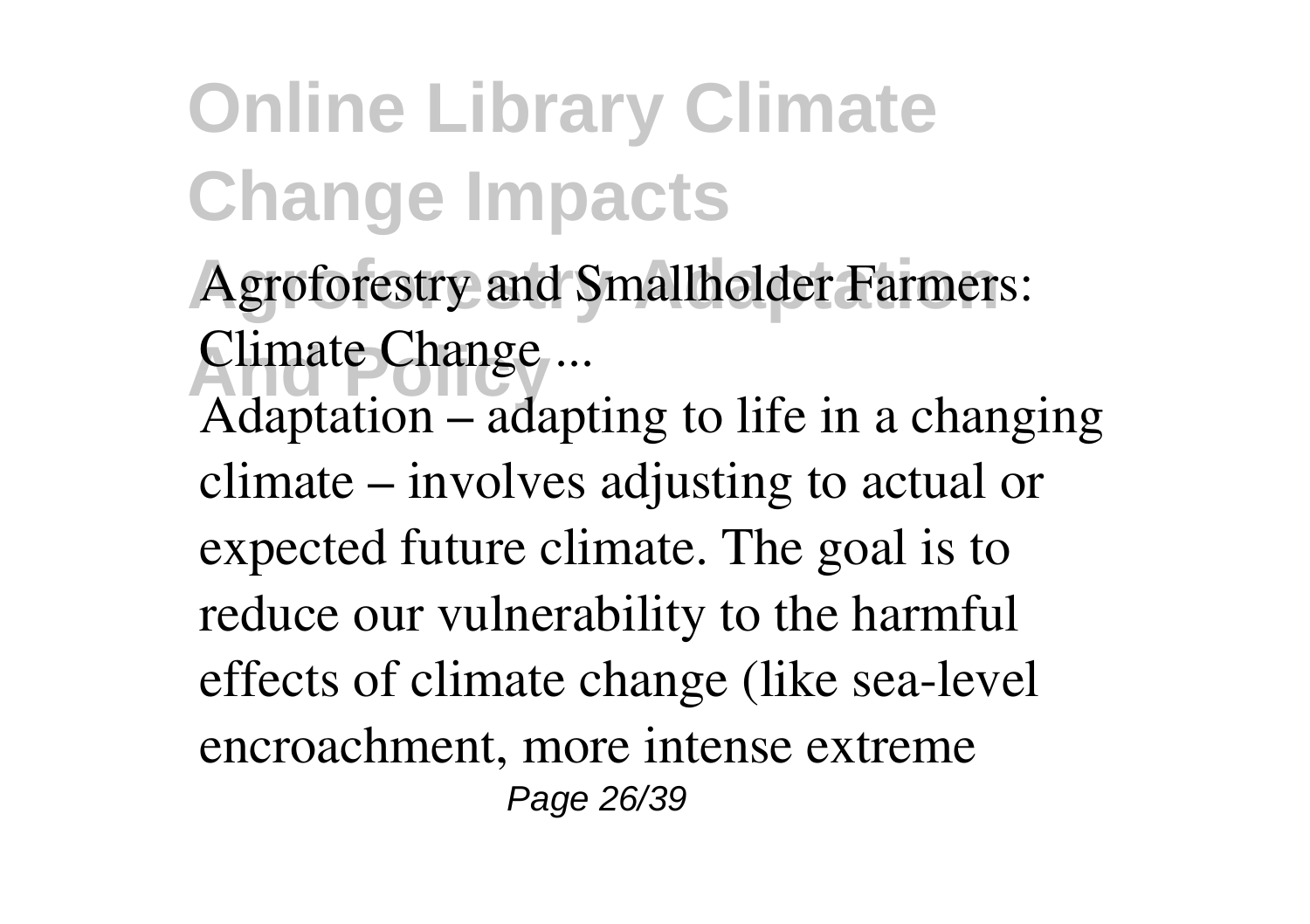**Online Library Climate Change Impacts** weather events or food insecurity). In **And Policy** Mitigation and Adaptation | Solutions – Climate Change ... There are different opportunities and knowledge gaps regarding the possible impacts of rubber (from plantations to endproducts) on climate change adaptation Page 27/39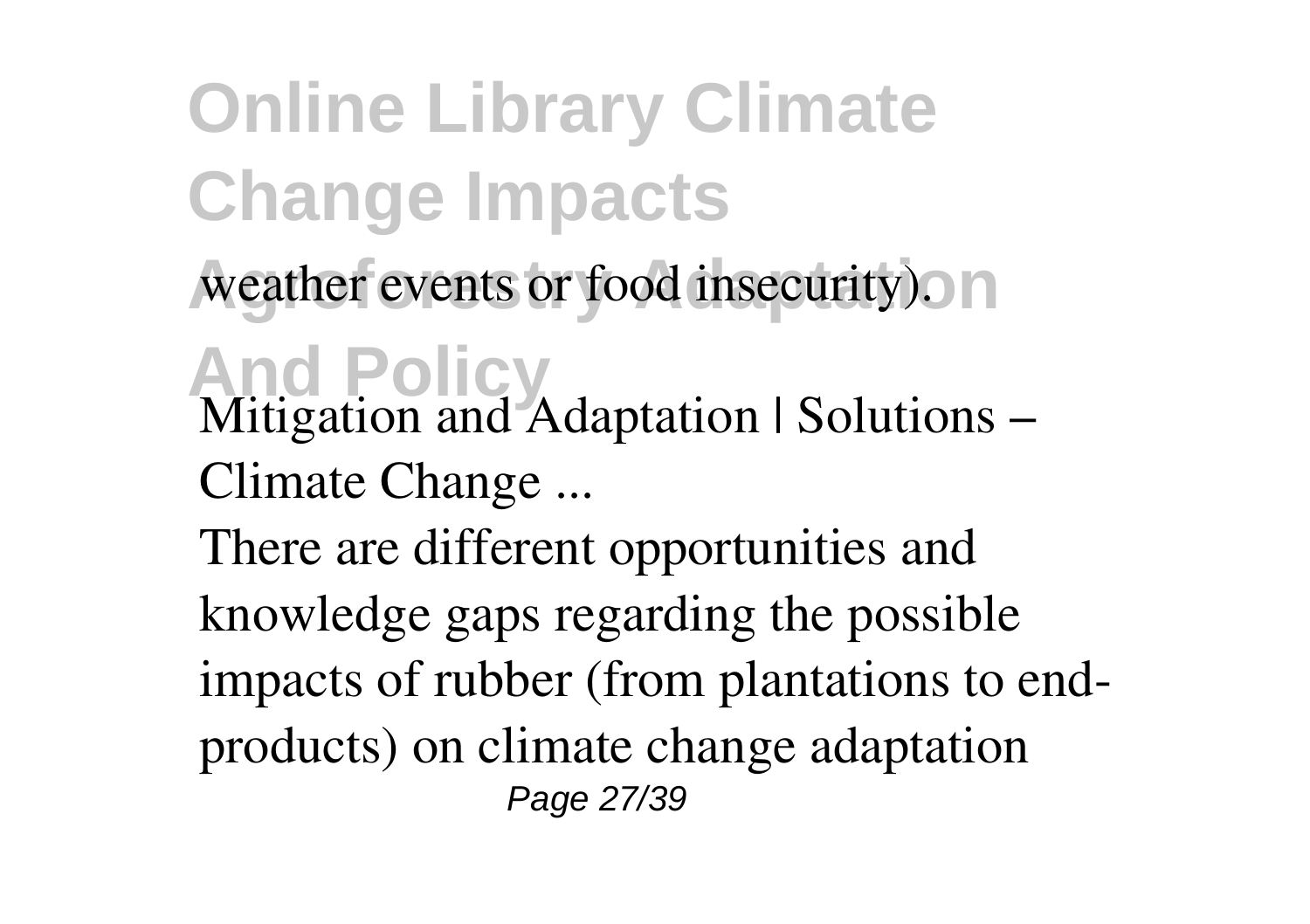**Online Library Climate Change Impacts** and mitigation. Ecosystem-based on **And Policy** adaptation has highlighted improvements in soil moisture, erosion, and soil chemistry.

Climate Change and Rubber Economy - Forests, Trees and ...

Unsustainable agro-production practices Page 28/39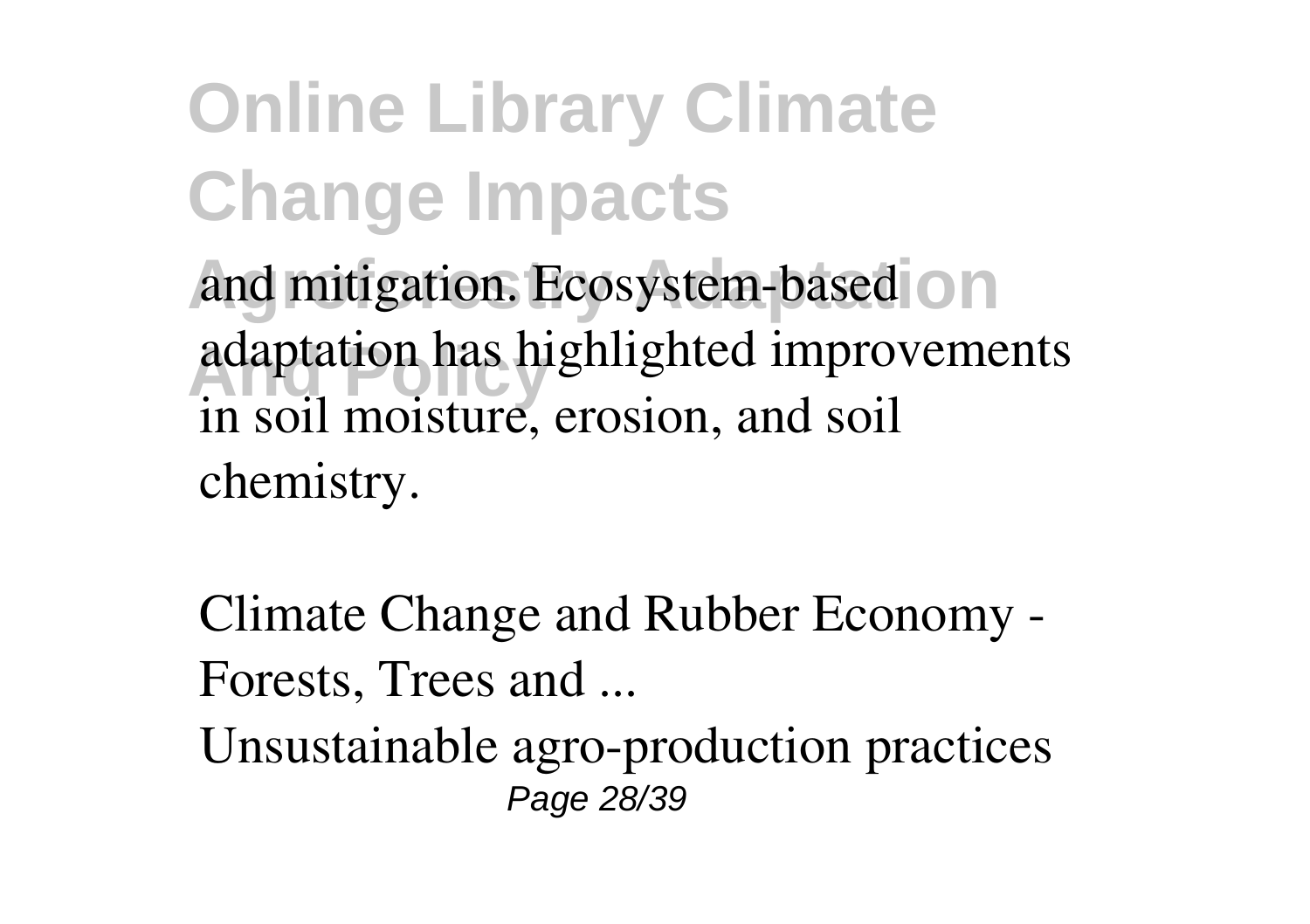characterized with encroachment into forest land and marginal lands, land degradation, continued decline in productivity and indiscriminate application of chemicals (Fertilizers etc) Evidence of impacts of climate change on agriculture and potential of agroforestry in climate change mitigation and adaptation Page 29/39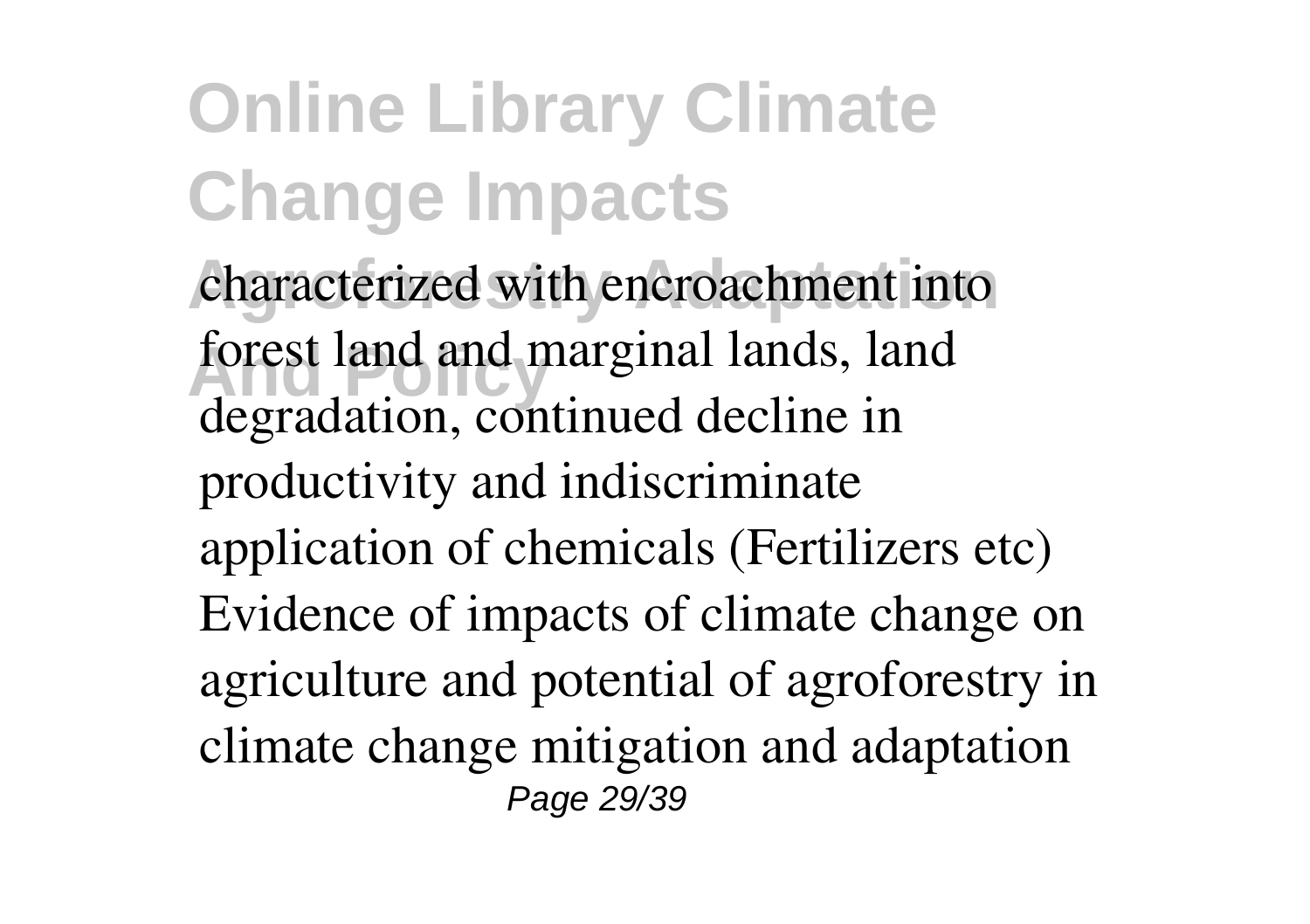**Online Library Climate Change Impacts Agroforestry Adaptation And Policy** agroforestry kenya – Agroforestry kenya The separation has led to the misinformed view that addressing climate change means pursuing either mitigation or adaptation. This divide is counterproductive and dangerous, especially for coastal villages, farmers, Page 30/39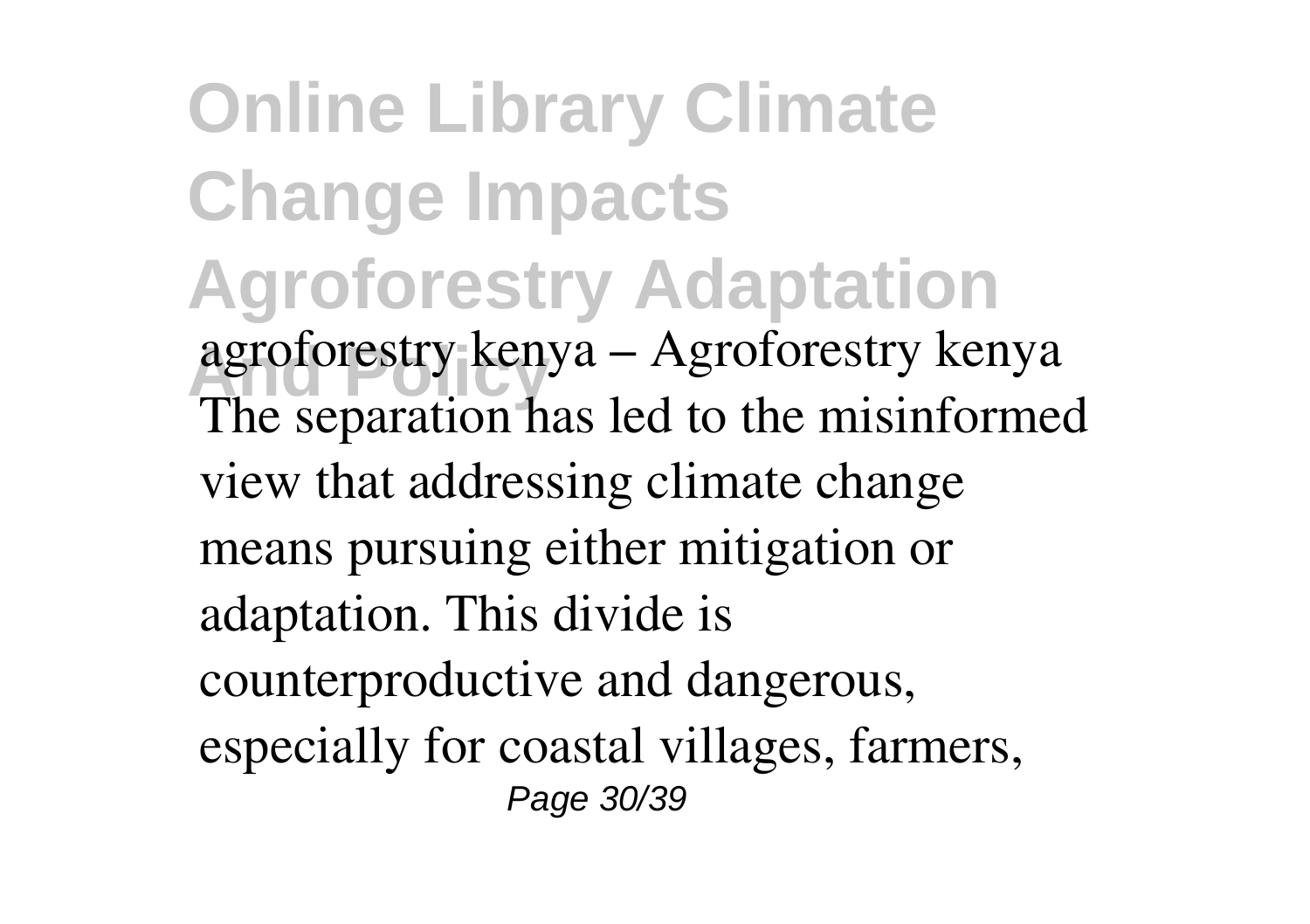**Online Library Climate Change Impacts** small island nations and other ation communities at the frontlines of climate impacts.

Climate Mitigation + Adaptation Strategies

In respect to climate change the priorities for agroforestry research and extension Page 31/39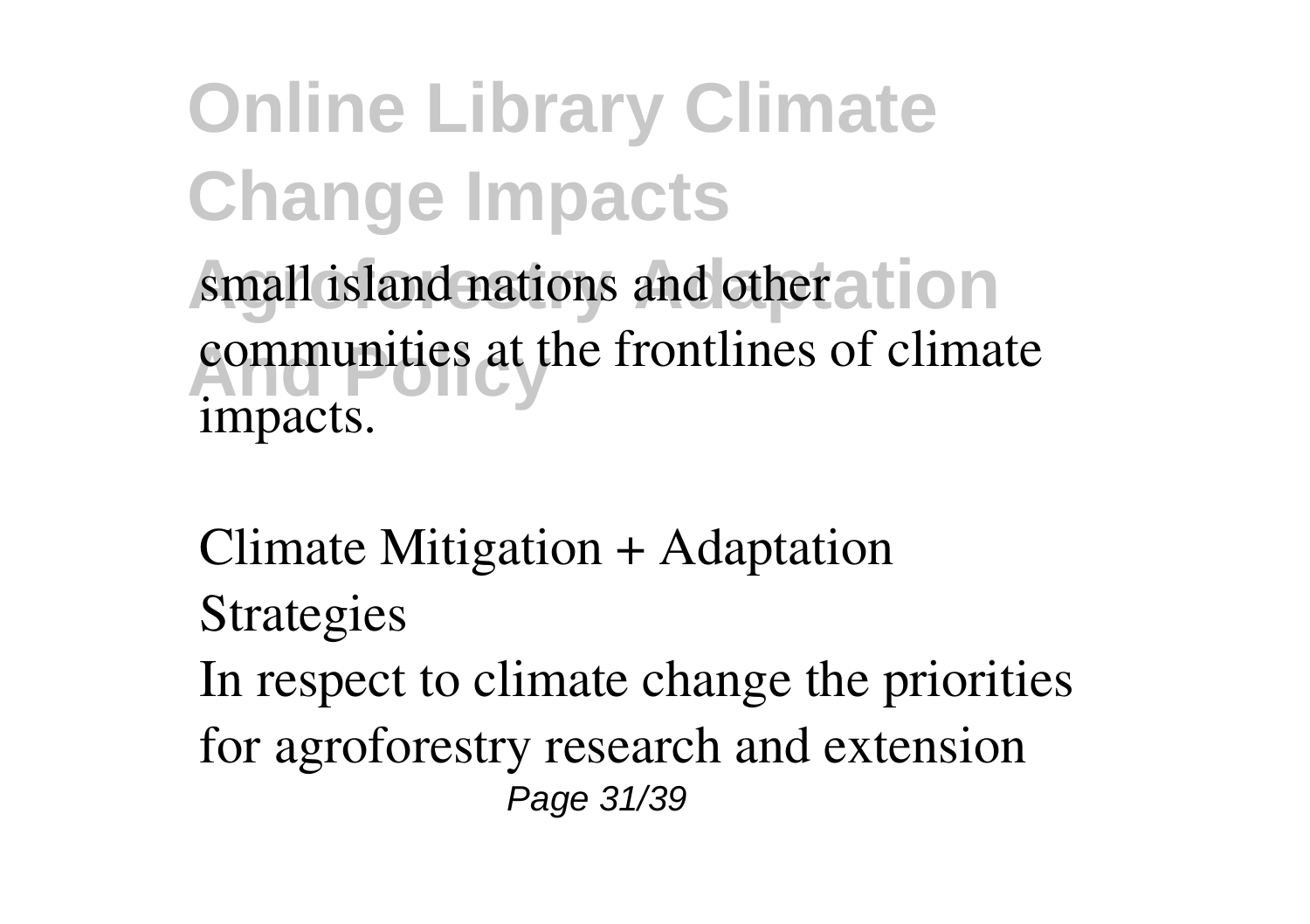should be on the role that trees on farms can play in the: Amelioration of the impact of climatic variability and extreme weather events on agricultural productivity and the resource base on which it depends

Climate Change | Agroforestry Mitigation measures are those actions that Page 32/39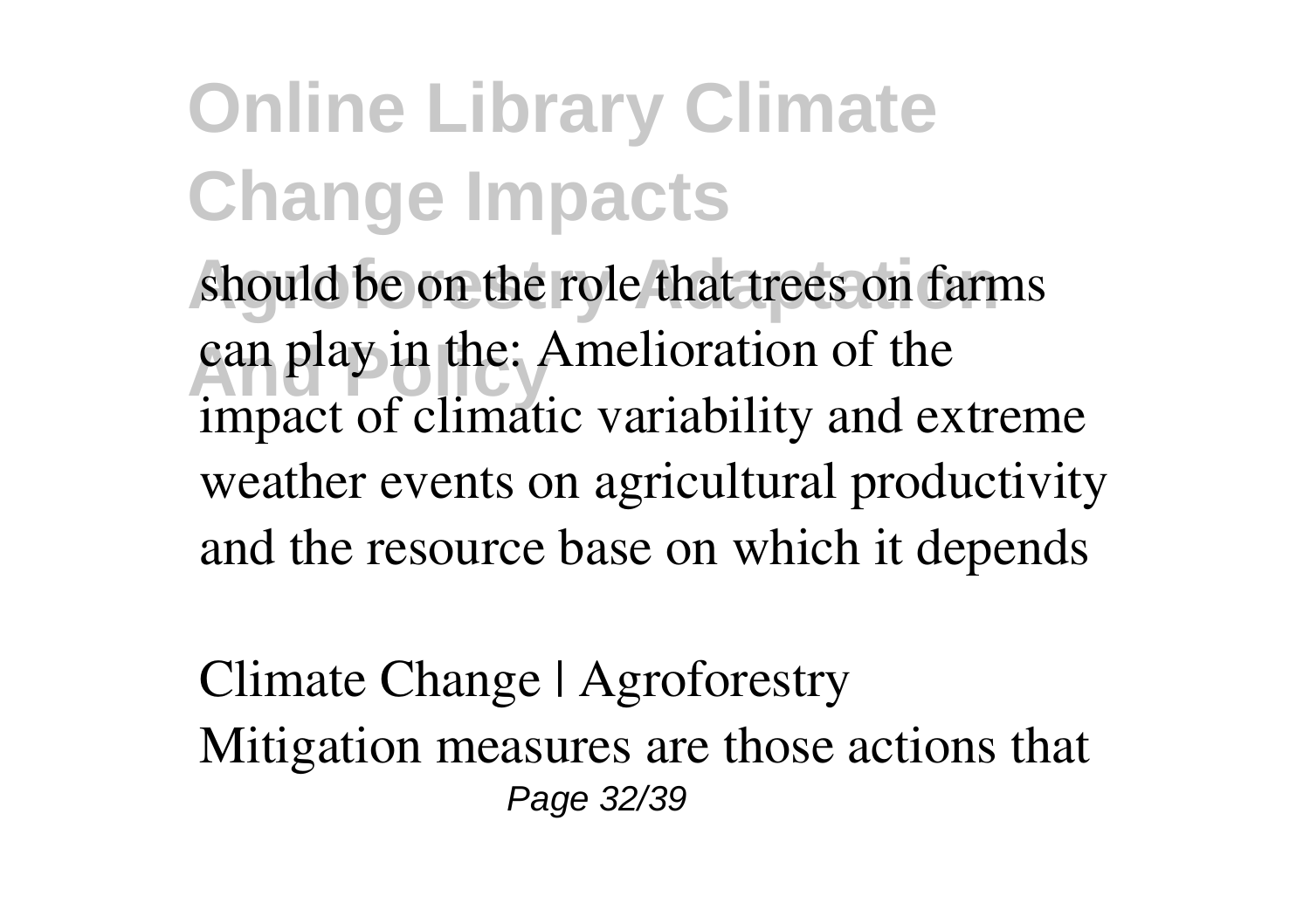are taken to reduce and curb greenhouse gas emission s, while adaptation measures are based on reducing vulnerability to the effects of climate change. Mitigation, therefore, attends to the causes of climate change, while a daptation addresses its impacts. How to mitigate climate change?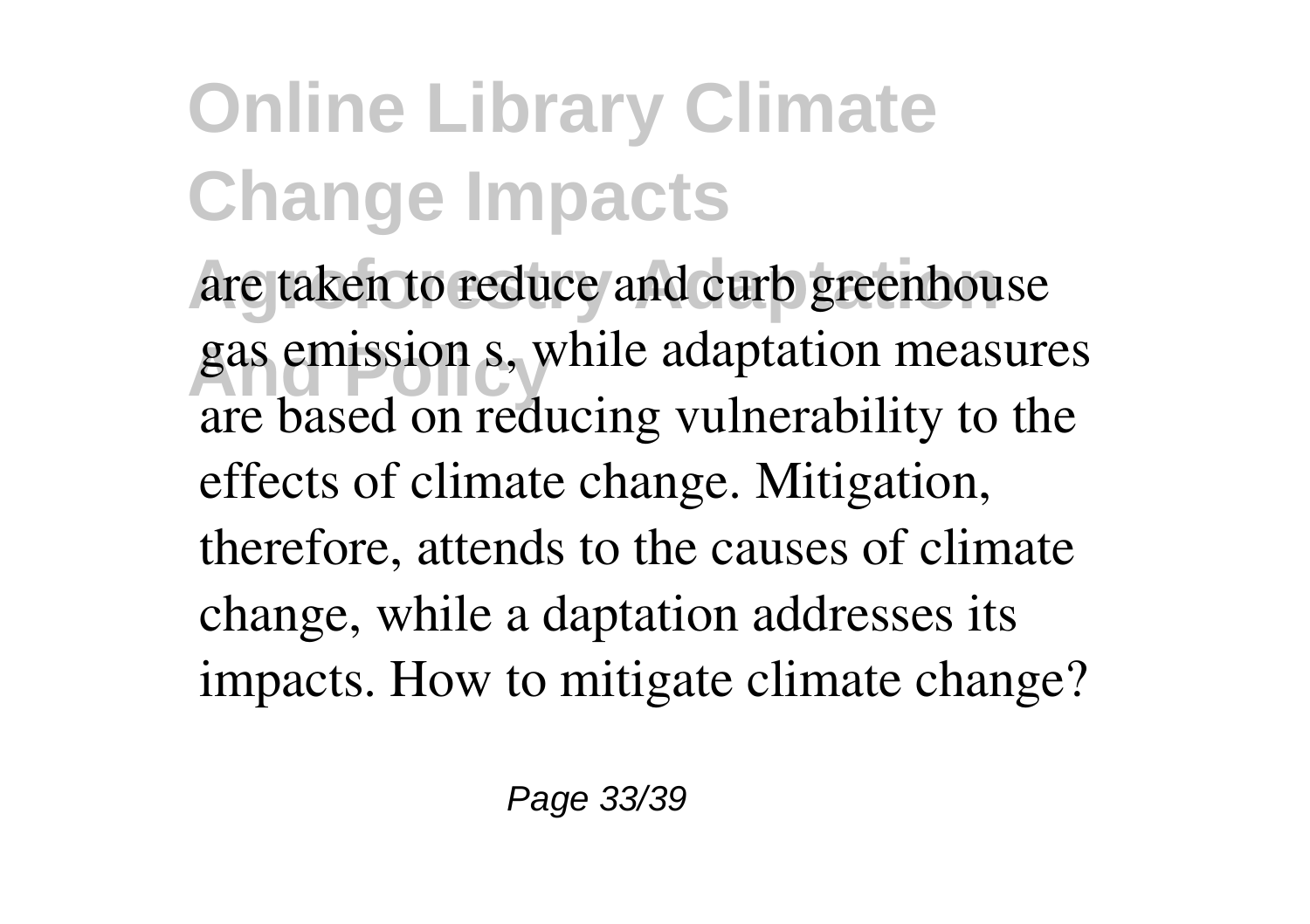**Online Library Climate Change Impacts** Mitigation and adaptation to climate change<sub>Policy</sub> Summary. Agroforestry can generate multiple livelihood and environmental benefits, as it can help to mitigate climate change and help farmers to adapt to

extreme and variable weather.

Agroforestry supports ecosystem services, Page 34/39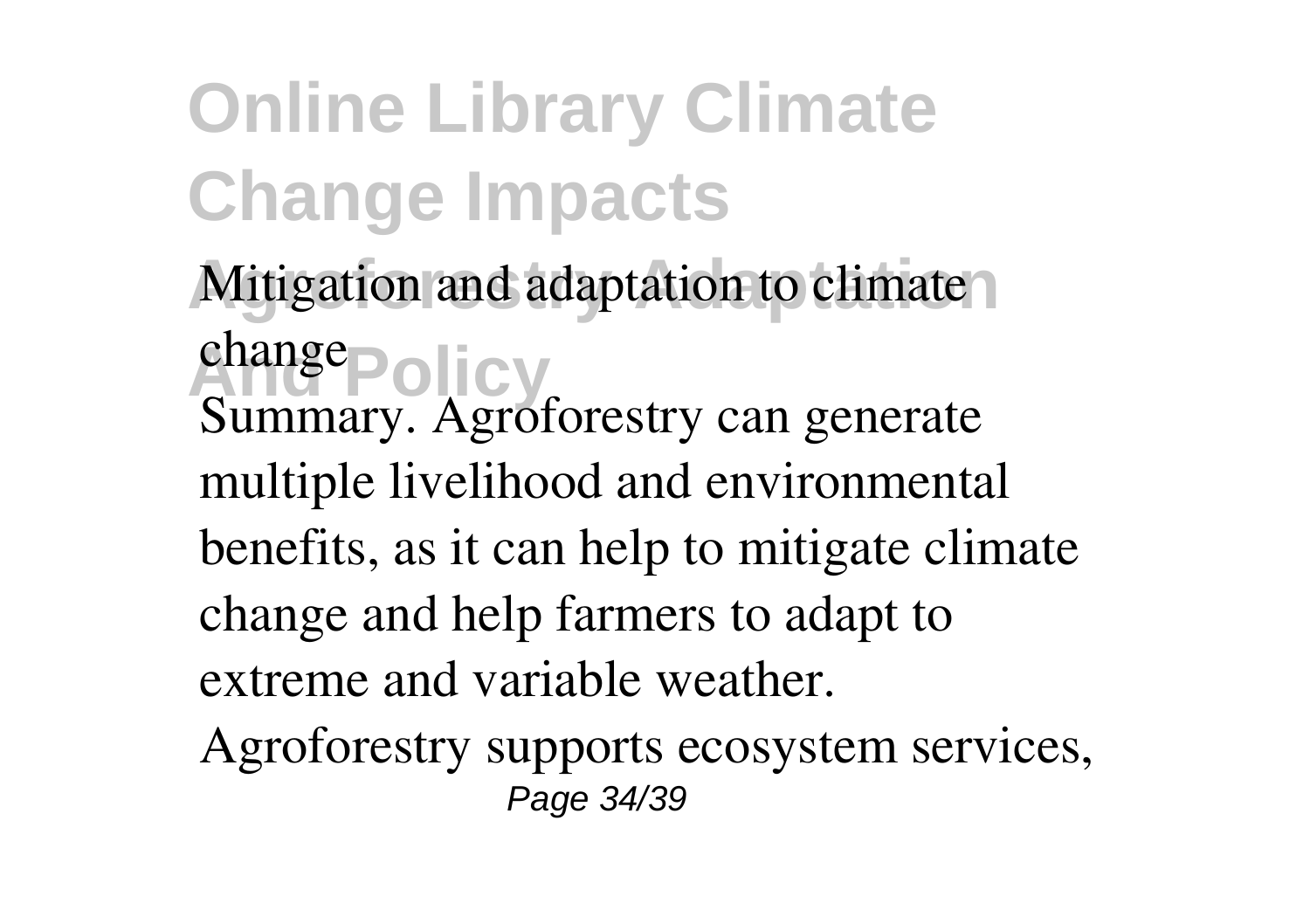such as regulation of water and sediment flows, carbon and nutrient cycling in soils – leading to for example increased soil fertility, reduced soil erosion and flood and pest control.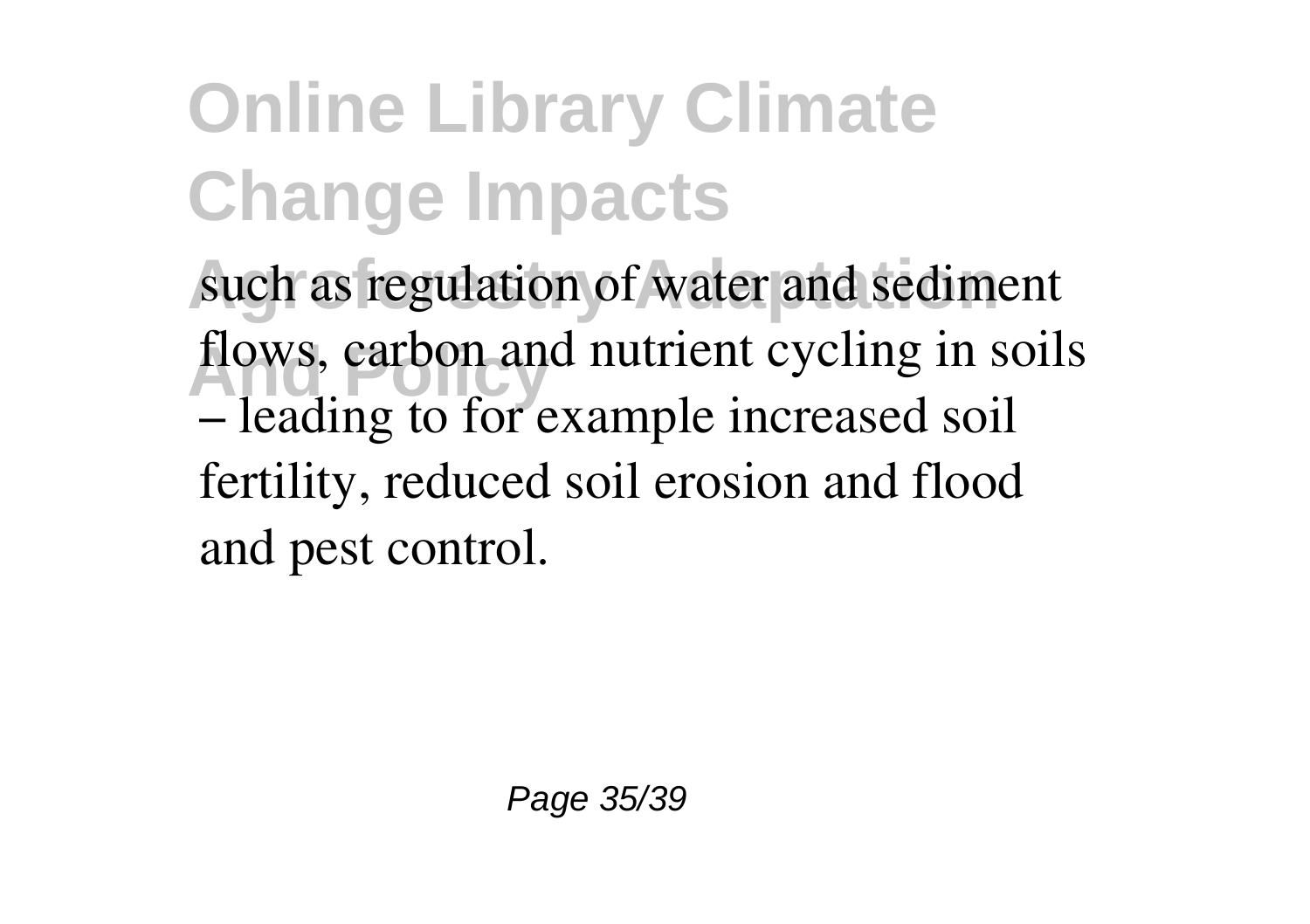**Climate Change and Agroforestry Systems** Agroforestry and Climate Change Climate Change-Resilient Agriculture and Agroforestry Climate Change And Agroforestry Climate Change Impact and Adaptation in Agricultural Systems Tropical Forests and Adaptation to Climate Change Climate Change and Page 36/39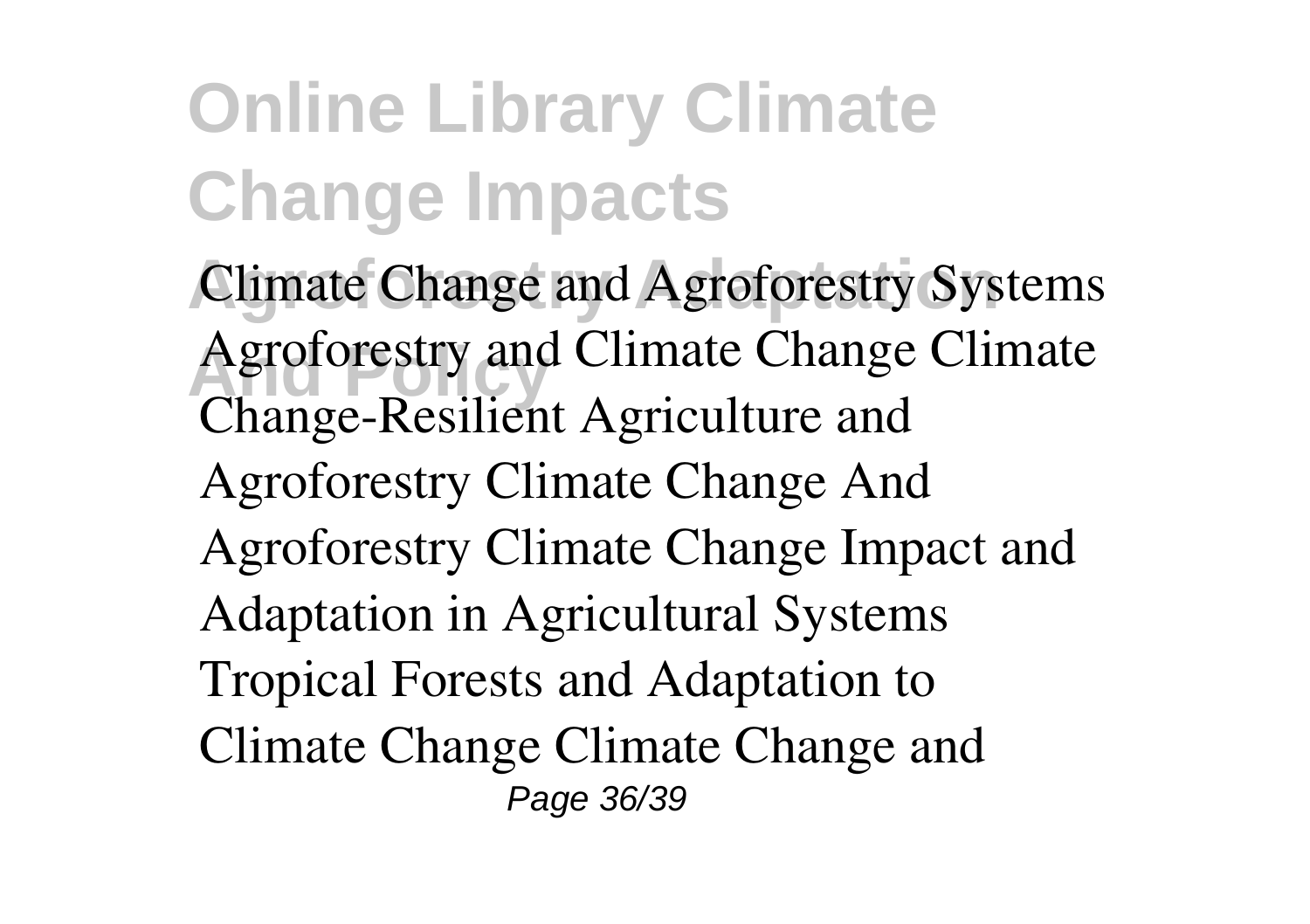Variability in Southern Africa Climate Change Adaptation Using Agroforestry Practices: A Case Study from Costa Rica Agroforestry and Climate Change Agroforestry Global Warming Impacts Climate Change: Significance for Agriculture and Forestry Sustainable Intensification to Advance Food Security Page 37/39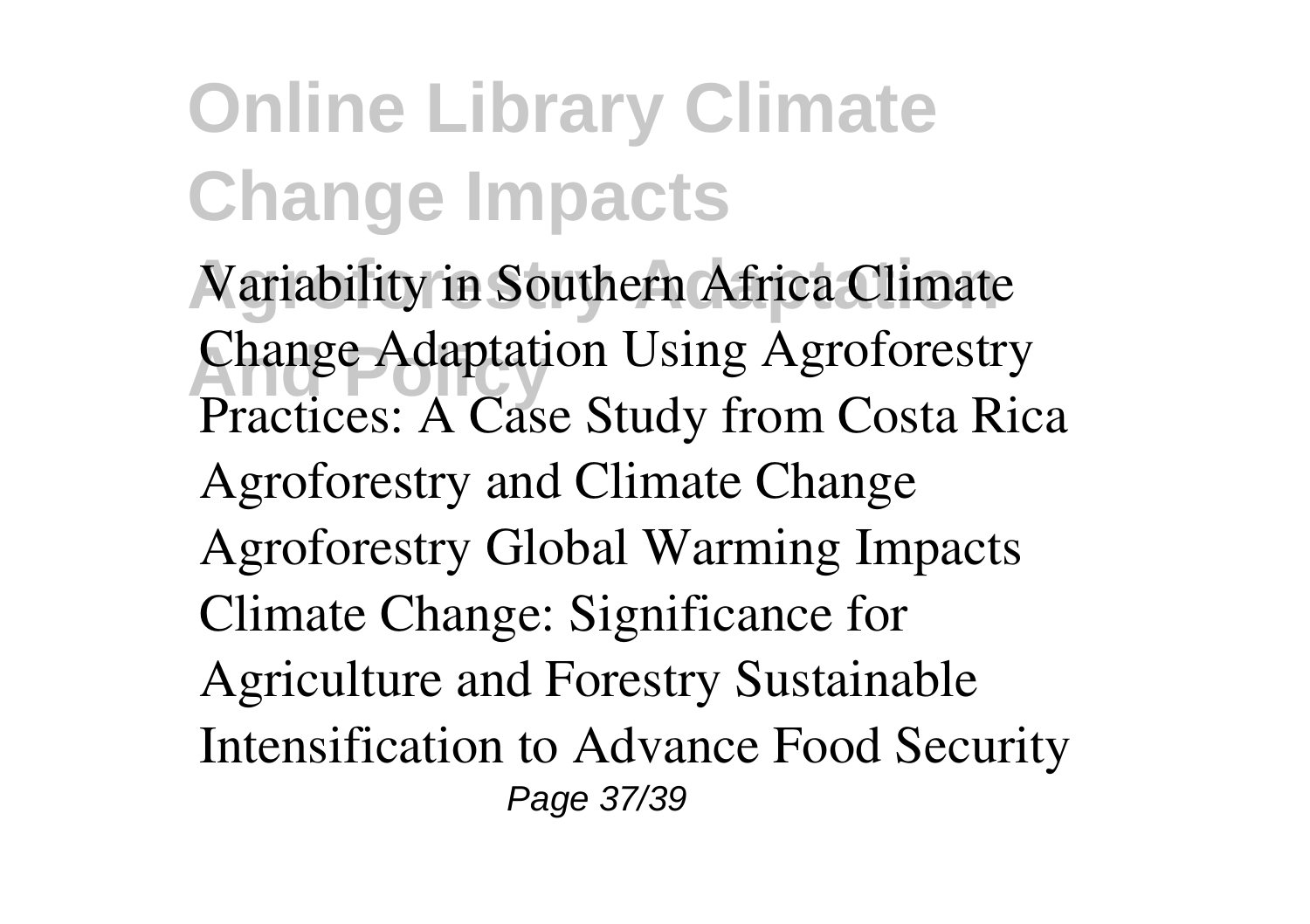and Enhance Climate Resilience in Africa Climate Change Adaptation and Disaster Risk Reduction Addressing forestry and agroforestry in National Adaptation Plans Climate Change and Agroforestry Systems Forests, trees and agroforestry. Livelihoods, landscapes and governance: executive summary Climate Change and Page 38/39